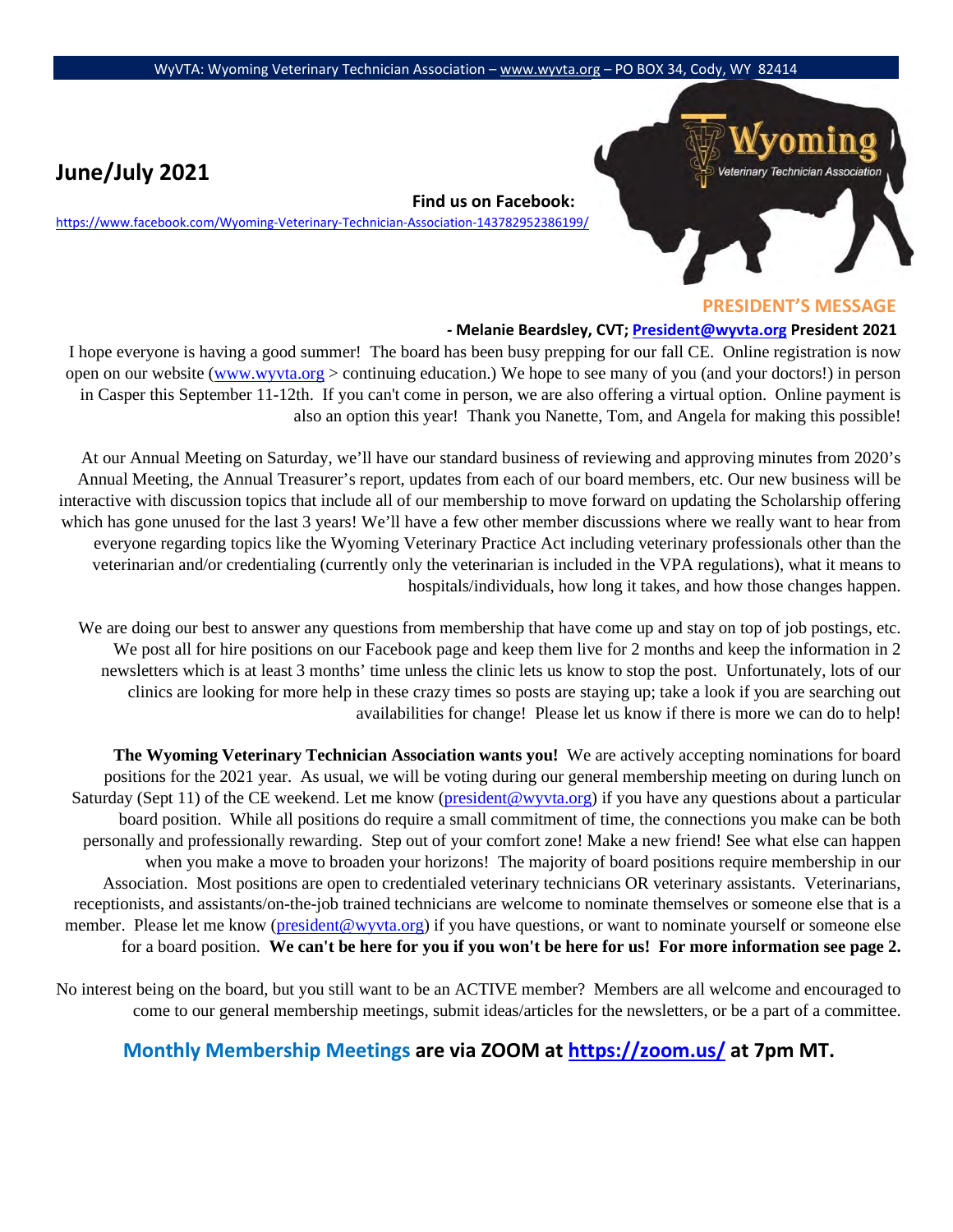## **Next Meeting ONLINE is Sunday, August 8 at 7pm MT via ZOOM.**

### **Plan for this upcoming ZOOM meetings @ 7 PM Mtn Time: Members WELCOME!**

• **September 5** (board only final prep for Fall CE the following weekend);

o **September 11/12-CE (general membership meeting Sat 11th @ noon at the Ramkota Hotel in Casper; online via ZOOM)**

- **October 3** (2021 and 2022 board)
- **November 7** (2021 and 2022 board; 2022 membership/certification renewals go out)
- **December 5** (2021 and 2022 board final mtg of 2021; board complete transition of officer holdings and set meeting dates for 2022)

## **GET ON BOARD! Reach for the stars and add to your skill set!**

## **Reference: Suggested review of the WyVTA Constitution and Bylaws; especially Article IV**

### **<https://www.wyvta.org/bylaws.pml>**

**Duties of the President:** *(contact Melanie Beardsley [President@wyvta.org\)](mailto:President@wyvta.org)* 

- preside at all meetings of the Executive Board and the general membership meetings;
- set the meeting agenda;
- vote only to break a tie vote of the Executive Board;
- represent the Association in all matters;
- appoint the chairpersons of any committees formed, outline their duties, and monitor their progress;
- promote increased membership through public speeches, published articles, etc.;
- with the treasurer, oversee the budget and ensure the IRS and Wyoming Secretary of State documentation are filed to the respective organizations on time;
- be the point of contact for all mailings for the association and disburse information to the appropriate Board member or committee as needed;
- act as the spokesperson for the Association to the press, the public, and related organizations;
- promote the veterinary medical profession, the credentialed veterinary technician, and the veterinary support staff including their relationships to public health and agriculture;
- transition to office of Past President upon election and seating of new Association President and maintain this position until subsequent Association President is elected; and
- attend all Wyoming Veterinary Technician Board meetings (online monthly).

#### **Committees:**

- Oversee all committees to ensure chairpersons are appointed and committees set to purposefully address charges.
- Act as Nominating Committee Chairperson setting committee no later than June 1 to work toward identifying prospective board members for Fall Elections for the upcoming calendar year.

### **Eligibility:**

- Active Member in good standing with the Association; and
- must have served at least one year on the Executive Board in the year preceding election to the office of President,
- must be a Certified Veterinary Technician in good standing on record with the Wyoming Veterinary Technician Association,
- **and be a resident of Wyoming.**

#### **Duties of the Past President:** *(contact Tom Page [VicePres@wyvta.org\)](mailto:VicePres@wyvta.org)*

- act as an advisor to the Executive Board;
- serve as the liaison to the Wyoming Veterinary Medical Association;
- serve as the WyVTA Scholarship Committee Chairperson;
- represent the Association in any matters as requested by the President;
- promote increased membership through public speeches, published articles, etc. as requested by the President;

Meeting login ID's are set up each month and then emailed out a few days prior to the meeting. **If you've never attended before:** 

\*AHEAD of the scheduled meeting date, go [to https://zoom.us/test](https://zoom.us/test) [to](https://zoom.us/test) test your device's ability to access & view ZOOM (PC/MAC, Android/iPhone, and tablet). \*\*\*You just need to do this once per device.

\*Email the Secretary at (secretary@wyvta.org) if you do not receive the email notification containing the Meeting Room ID information sent approximately 2-4 days prior to the meeting. \*Go [to https://zoom.us,](https://zoom.us/) click "Join a Meeting" in the top right corner, and enter the meeting ID.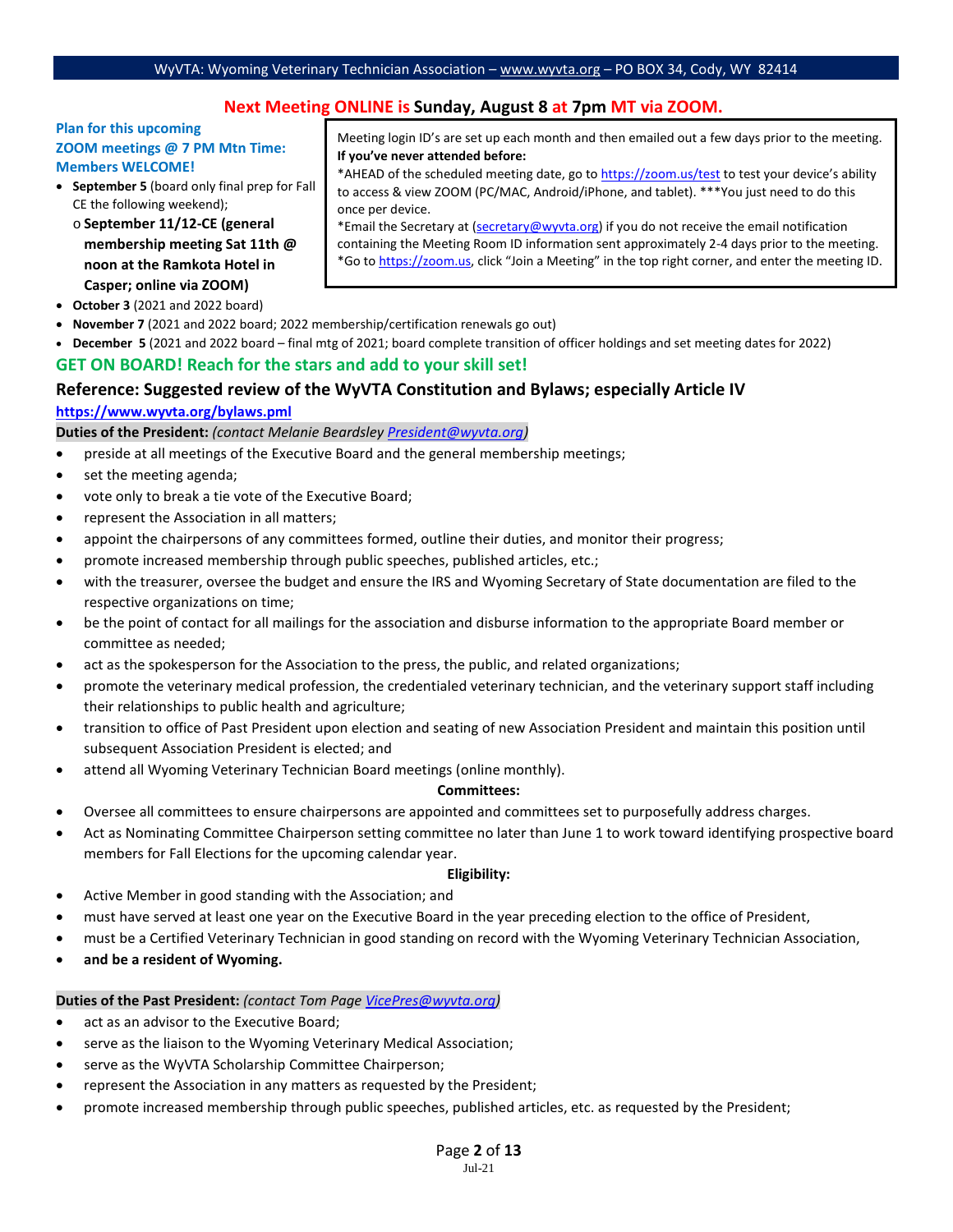- promote the veterinary medical profession, the credentialed veterinary technician, and the veterinary support staff including their relationships to public health and agriculture;
- assist with committees and be a resource for the current elected board members; and
- attend all Wyoming Veterinary Technician Association meetings (online, monthly).

#### **Eligibility:**

- Active Member in good standing with the Association; and
- must have served at least one year on the Executive Board in the year preceding election in the office of President or be continuing as the Past President if the current President is continuing as President,
- must be a Certified Veterinary Technician in good standing on record with the Wyoming Veterinary Technician Association, and
- may not hold this position longer than 3 consecutive years.

#### **Duties of the Vice President:** *(contact Tom Pag[e VicePres@wyvta.org\)](mailto:VicePres@wyvta.org)*

- serve as the Continuing Education Committee Chairperson and oversee and be privy to all decisions, arrangements, etc. of this committee;
	- o Continuing Education Committee:
		- organize the annual continuing education program for the Association including contracting speakers, venue, sponsors; setting fees; providing certificates of completion; calculating speaker stipends and coordinating payment, and coordinating publicity and marketing with the Newsletter/Public Relations Committee and Executive Board
		- serve in an advisory capacity to continuing education programs for veterinary technicians and veterinary support staff
		- suggest and/or supply contributions for the Association newsletter in an effort to keep CE fresh, exiting, and available for Wyoming professionals; and
- serve as acting President should the elected President be unable to serve.
- attend all Wyoming Veterinary Technician Association meetings (online, monthly).

### **Eligibility:**

- Active Member in good standing with the Association; and
- must preferably be a resident of Wyoming.

### **Duties of the Secretary:** *(contact Nanette Walker Smith [secretary@wyvta.org\)](mailto:secretary@wyvta.org)*

- record or document minutes of meetings via transcript or other means for the best possible raw log and provide a summary of the minutes for review by the Board for approval and publication to the membership via newsletter and/or email;
- assist the President in keeping accurate files of all state/provincial/national technician associations;
- be responsible for any correspondence unless otherwise delegated; and
- publish an annual wish list and sponsor requests as directed by the Executive Board.
	- attend all Wyoming Veterinary Technician Association meetings (online, monthly).

#### **Eligibility:**

- Active Member in good standing with the Association; and
- must preferably be a resident of Wyoming.

#### **Duties of the Treasurer:** *(contact Angela Lance [Treasurer@wyvta.org\)](mailto:Treasurer@wyvta.org)*

- keep an itemized account of all receipts and disbursements for a period of not less than 7 years;
- receive and have charge of all funds of the Association, deposit such funds in a bank designated by the Executive Board and provide for expenditure of such funds as directed by the Board; and
- file appropriate non-profit standing Internal Revenue Service (IRS) forms (990-N, annually) and documentation to maintain status either electronically or by mail as required annually by the IRS, Wyoming Secretary of State, or any other entity requesting such information. The Treasurer and President shall be responsible for ensuring documentation submission dates are not missed.
	- o The Wyoming Secretary of State Annual Report shall be filed immediately following the Fall Annual Meeting in September or no later than the annual due date of October 1 under the Association's Wyoming Secretary of State account number: 2015- 000697191.
	- o The Internal Revenue Service 990-N Form (e-filing) shall be filed electronically as soon as available annually on the IRS.gov website after the first of the calendar year, but no later than March 30.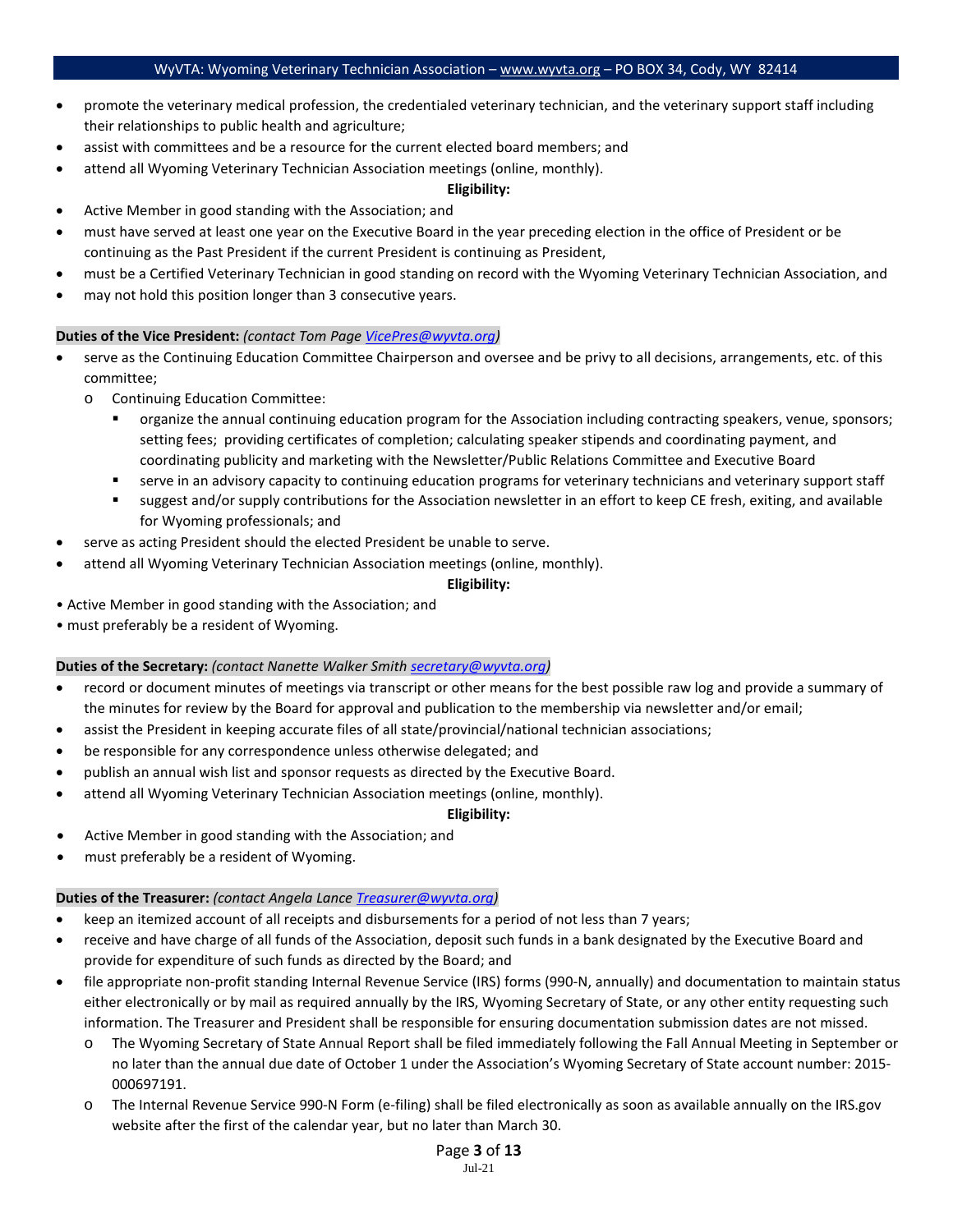- ensure the WyVTA PO BOX is kept current and pay the annual fee on time (June) in concordance with keeping a physical address for the nonprofit IRS organization.
- attend all Wyoming Veterinary Technician Association meetings (online, monthly).

#### **Eligibility:**

- Active Member in good standing with the Association; and
- must preferably be a resident of Wyoming.

### **Duties of the NAVTA State Representative:** *(contact Jackie Bree[d NAVTARep@wyvta.org\)](mailto:NAVTARep@wyvta.org)*

- be a member in good standing of NAVTA and act as a liaison to NAVTA;
- provide NAVTA with quarterly reports regarding the Association and the state of veterinary medicine in Wyoming;
- provide the Association with any pertinent information of national, regional, or state interest; and
- it is highly recommended that the NAVTA Representative attend any NAVTA State Representative meetings, if at all possible, without expected compensation of the Association, and provide the benefits thereof to the Association by report, article, or other means of dissemination to the Board and membership.
- attend all Wyoming Veterinary Technician Association meetings (online, monthly).

### **Eligibility:**

- Active Member in good standing with the Association;
- must preferably be a resident of Wyoming;
- must be an active member in good standing of the North American Veterinary Technician Association; and
- is bound by the rules and regulations governing NAVTA as well as the
- Wyoming Veterinary Technician Association.

### **Duties of Membership/Certification:** *(contact Jackie Van Noy[: CVT\\_Members@wyvta.org\)](mailto:CVT_Members@wyvta.org)*

- for all WyVTA Memberships:
	- o evaluate applicants for membership status according to Article III of the WyVTA Constitution and Bylaws;
	- o collect and maintain accurate records of Wyoming Veterinary Technician Association members (active and associate);
	- o collect membership dues, record with membership records, and remit funds to the treasurer within 30 days of receipt; and
	- o ensure that complete records are immediately transferred to an incoming membership/certification board position if the current position is vacated.
	- o serve as WyVTA Membership Committee Chairperson;
- for all WyVTA Certifications:
	- o evaluate applicants for certification status using the criteria set forth in the WyVTA Bylaws Certification Committee.
	- o collect and maintain accurate records of Wyoming Veterinary Technician Association certified members;
	- o collect certification dues, record with certification records, and remit funds to the treasurer within 30 days of receipt;
	- o ensure that complete records are immediately transferred to an incoming membership/certification board position if the current position is vacated.
	- o serve as WyVTA Certification Committee Chairperson;
- attend all Wyoming Veterinary Technician Association meetings (online, monthly).

## **Eligibility:**

- Active Member in good standing with the Association; and
- must preferably be a resident of Wyoming.

## **Duties of Member-At-Large:** *(contact Deana Bake[r bouteloua\\_gracilis@yahoo.com\)](mailto:bouteloua_gracilis@yahoo.com)*

- be a position elected only if all other Executive Board officer positions are filled;
- be limited to a total of two (2) positions annually;
- attend all Board Meetings; and
- be able to accept chairmanships of committees

### **Eligibility:**

- Active Member in good standing with the Association; and
- must preferably be a resident of Wyoming.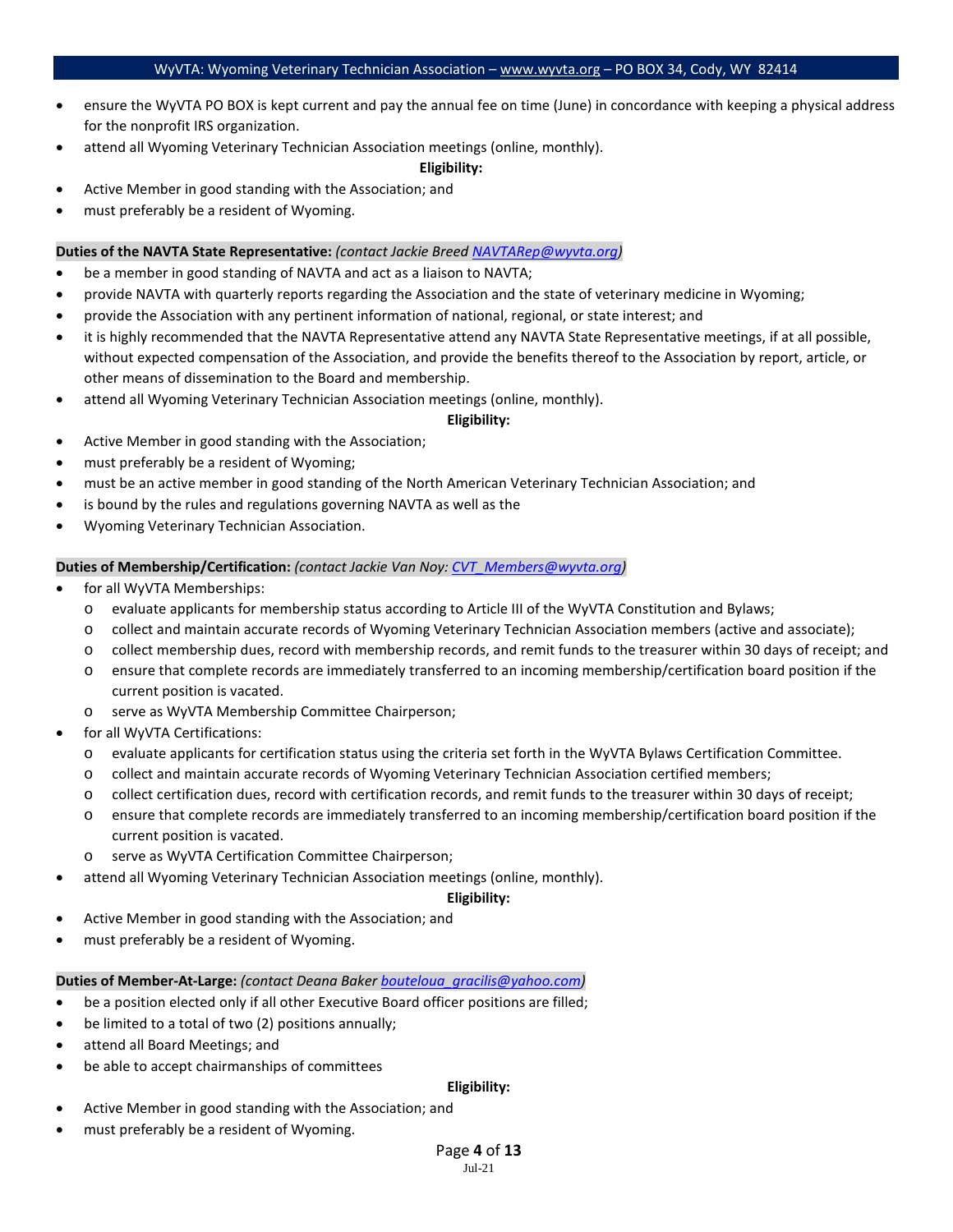### **Vice President**

## **Tom Page CVT**; **VicePres@wyvta.org**

Fall CE and Annual Meeting: September 11 & 12! https://www.wyvta.org/continuing-education.pml **TEAM EVENT:** The whole clinic can attend on site in Casper at the Ramkota Hotel OR online virtually via ZOOM! Topics and speakers are on the website above; follow the links or quick click here:<https://www.wyvta.org/view.pml> We have wonderful sponsors this year; PLEASE say thank you to **IDEXX, Zoetis, Elanco, Nutramax Laboratories, and Covectrus**, just to name a few. These sponsors help to keep our costs low which we pass on to you! Some will also be on site to answer your questions about products and services they offer, provide contacts, and likely some goodies too! In addition, the Ramkota has set us up in the theater again this year which we experienced for the first time last year. Theater seating with continuous tables much like at a college, great acoustics and projection for the speakers, and we'll have a microphone for questions to the speaker as we will have speakers onsite as well as presenting virtually.

### **NAVTA Representative**

#### **Jackie Breed, CVT; [NAVTARep@wyvta.org](mailto:NAVTARep@wyvta.org)**

We're hoping to have our CE info in the NAVTA Journal release for July/August! Just remember [www.navta.net](http://www.navta.net/) has some great resources you can use including wages, information on becoming a veterinary technician specialist (VTS) in one of 16+ specialties, and all about education for assistants to techs to other areas to help you create you niche. Membership is open January-December calendar year so add this resource to your list coming up soon – don't worry, I'll remind you!

### **Treasurer Report**

#### **Angela Lance**

I'm really exited to be offering the online payment options for Fall CE registrations this year. If you have any problems, please don't hesitate to contact me [\(Treasurer@wyvta.org\)](mailto:Treasurer@wyvta.org) or Nanette [\(secretary@wyvta.org\)](mailto:secretary@wyvta.org) if it's a payment issue.

### **Secretary**

#### **Nanette Walker Smith, CVT;** Secretary@wyvta.org

#### **Minutes – PLEASE take the time to review the minutes – a lot going on in our little association and big state!**

#### **WyVTA Meeting June 6, 2021**

**Melanie Beardsley:** I would like to officially call this meeting to order at 7:09pm

#### *Jackie Breed:* **(NAVTA REPORT)**

- NAVTA is proud and excited to announce that all NAVTA Members now have free access to one of the world's largest online veterinary libraries and resources tools.
	- VetMed Resource is an online information site that gives you access to the world's scientific literature on veterinary medicine. It is now available to NAVTA members at no cost for their study, research and practice[. https://www.navta.net](https://www.navta.net/) > Resources

• 2021 Webinar Series - Sponsored by YuMove. These FREE sessions will help you become the best version of yourself! Each of the sessions is RACE approved for one hour of continuing education.

The next session is on June 24th at 7:00 pm EDT and covers "The latest standards of joint supplements- Get moving with science." The webinars can be found at https://www.navta.net/events

*Jackie Van Noy:* (CERTIFICATION/MEMBERSHIP) Nanette has been working on getting the membership/certification applications merged into one document. Other than that, not much to report

*Nanette Walker Smith:* Jackie V - you said you had no corrections to the merge document for the application for members and certification correct?

- Next step on that is for me to get that to eVetSites and have Viki start working on it
- I need to create new links for the payment portions, but this is key time to do it because traditionally we don't have much going on in membership right now. I have that on my docket for late this week/early next

#### **Melanie Beardsley: (TREASURER)** I did not get anything from Angela again this month. I did text her this afternoon to remind her of the meeting and that I needed her updates/reports.

*Nanette Walker Smith:* Re Angela - no communication with me to get her square updated. Texted several times I was available with no response.

I am also docketed to go through the last 2 years of newsletters to see what treasurer reports were posted and figure out what needs to be posted that should be posted; rest of it is good for treasurer archives/usable if we are ever audited.

*Tom Page:* (Past Pres/Vice Pres – CE Chair):

A few additional updates to **the Fall CE agenda** details are

- The Metal Buffalo that we decided to have made for last years' speakers are being cut. I will find out this week when I can pick them up. They gave us a great deal. Instead of doing the \$45 each that I thought X2. They did \$15 each for 6. Mel and I said yes.
- Do you want a motion on the adjustment of the Buffalo Price? Final price is the same-ish **Melanie Beardsley:** I don't think we need to since the price we negotiated is way less.

*Nanette Walker Smith:* Actually, it's the same price 15 x 6 = 90 and 45 x 2 = 90. We just got more we've noted in minutes, and I think it's fantastic.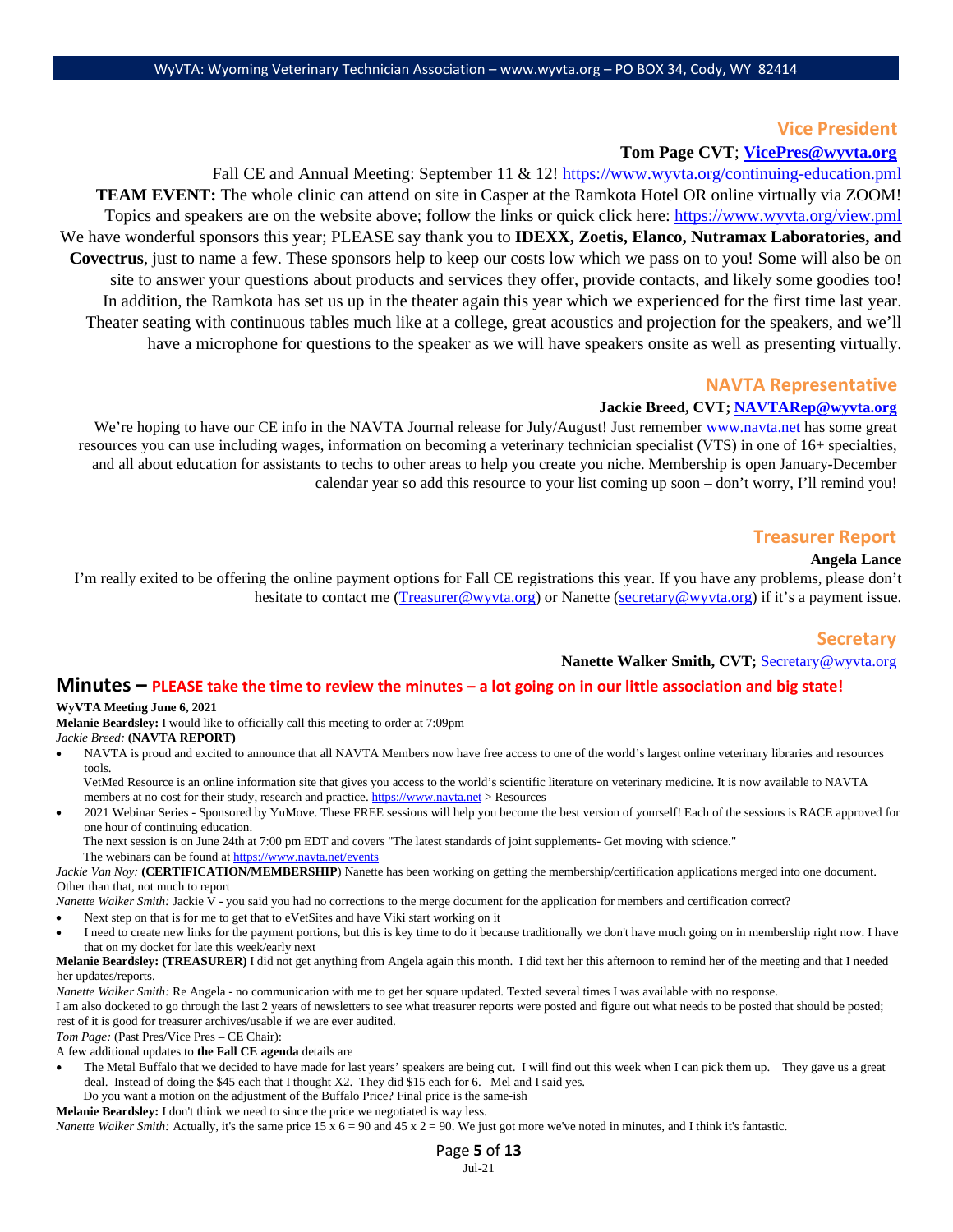#### **Melanie Beardsley:** My updates for Fall CE:

- I have put feelers out with a couple of reps regarding sponsorship/donations. I don't yet have any commitments. Still have most of the snack times (morning/afternoon) open on Saturday and morning on Sunday available in case anyone has any possibilities.
- Do we want the hotel food service to bring us food like last year or do a buffet style lunch?

*Nanette Walker Smith:* I really liked the buffet, but don't have a preference.

**Melanie Beardsley:** I liked them bringing it because I actually got to eat last year!

*Tom Page:* The buffet, depending on what we choose actually was more expensive

**Melanie Beardsley:** We did the 'bring in' last year and it worked well. We were able to start to meeting and get to work with minimal shuffling around. *Nanette Walker Smith:* Hopefully numbers on site will be back up this year so in that case them bringing it is helpful. Buffet with larger group when we have stuff to do, we lose people

**Melanie Beardsley:** There are some new sandwich choices this year, so I chose these and ran with them as I thought it offered a good variety for folks.

If we have them bring it to us, we will have to pick a few items and folks will have to choose when they send in registration forms. (We will have to put the options on the registration forms and figure out a way for us to keep track of who ordered what…)

#### *My proposal if we do this:*

- Cobb Salad \$13.99
- Italian Wrap \$12.99
- Chuckwagon Chicken Sandwich \$12.99
- Philly Cheesesteak Sandwich \$13.99

Any thoughts on these choices? There will not be ordering choices to add or delete any items from any of the selections. If there is a special needs person that one of these doesn't handle, they'll have to contact Tom directly to arrange something if it's possible.

*Nanette Walker Smith:* Keeping the list you have of choices on your screen to salad, wraps and sandwiches is good, minimal clatter with utensils.

*Tom Page:* I am good with that and can manage it with registration papers.

**Melanie Beardsley:** OK. We will just have to add that to the registration form and make a plan on how to notate what folks ordered because they never remember. *Nanette Walker Smith:* Would be great to get a list of what's on the cobb salad. I swear it's never the same any place I go.

Melanie Beardsley: I've got it here: mixed greens, grilled chicken, eggs, tomatoes, red onion, bacon, bleu cheese, guacamole, and blue cheese/ or ranch dressing *Nanette Walker Smith: Ok! I'll add it to the excel info we gather, and we'll come up with a way to signify easily to the wait staff. Zoetis is sponsoring the luncheon it* looks like too! Drinks are coffee, iced tea, and the chef's choice of dessert.

**Melanie Beardsley:** Tom and I spent an afternoon checking into the WyVTA swag options. Many local places have quit doing coffee cups as they are so easily accessible online.

#### *WyVTA Swag:*

- t-shirts-good quality blend fabric: \$11.50-\$17 depending on what we put on them.
- Coffee mugs: 20oz tumbler from RTIC direct for \$12+ (depending on what we put on them) Qty 48
- Window decals/stickers: \$1.50 each (\$1.25 on www.stickermule.com recommended to us by one of the gals at the one of the local shops.)
- Association can do embroidered jackets for board members with Pedens here in Casper. Association can give "x" amount for budget. Anything beyond that is responsibility of the person ordering. (Then you can get what you want!) Tom and I have both used this place for multiple projects with good luck.

*Nanette Walker Smith:* Decals good – esp. if they can be put on other tumblers or inside or outside of vehicle (I prefer inside because outside they look like yuck after a winter.

**Melanie Beardsley:** My windows are so tinted that I can't put anything inside. The stickers and decals are for "indoor and outdoor" use. (At least the ones that I looked at on stickermule were.) I don't think it would be ridiculous to order a couple hundred of each and send stickers and outside window decals with everyone.

*Nanette Walker Smith:* I think this is a good start list. Would be great to get the shirts and tumblers with the buffalo on them or even mockup with the metal cut buff. Decals could be members benefit sent with all renewals next 2 years and all NEW memberships from there on out.

**Melanie Beardsley:** What do you mean mockup with the metal cut buffalo? And use stickers at the conference?

*Nanette Walker Smith:* The metal buffalo you guys are having done for the speakers - if it's more edgy/design worthy than the one we have it brings more to the shirt **Melanie Beardsley:** I don't think it will. They are unique and artsy, but not better for the shirt.

*Nanette Walker Smith:* Stickers at conference - they are likely not to mean much if sent - will people use them? You know better on the metal one - we haven't seen it. Melanie Beardsley: Do we want to vote on swag so Tom and I can move forward with that? (PS the sticker quote is for 200. They go up in price for less and down in price for more.) Lots of the people at my work collect them on water bottles, laptops, etc.

*Nanette Walker Smith: You guys have the figures - your lead on motions - are we going to try and do all of these or? Start small, take orders at the conference for shirts? Tom Page:* I like the orders at conference for shirts. We could order a few for display and get an understanding of interest

*Nanette Walker Smith:* My thought too Tom- would give folks a better idea of sizing too.

quality of the shirt.

**Melanie Beardsley:** I'm fine starting with stickers/decals and t-shirts and going from there.

*Tom Page:* **I Motion to order two of each size shirt for use at the conference. S, M, L, XL, XXL. From Pedens. Shirt to cost between 11.50 and 17.** 

*Nanette Walker Smith:* We will be able to take payments/orders there at the conference. I'll bring my square too just in case.

*Nanette Walker Smith:* Colors Tom?

**Melanie Beardsley:** We could give shirts as door prizes if we are not ordering enough for everyone to have one.

*Tom Page:* I think Mel and I decided on a basic silver or gray, was that correct Mel.

**Melanie Beardsley:** Yes, Tom as a start...some colors just don't look good with brown.

If we sell them, we have to have a nonprofit place for the profits to go.

*Nanette Walker Smith:* We are a nonprofit place

**Melanie Beardsley:** I thought we had to have a fund for the profits to be directed to.

*Nanette Walker Smith:* And we ear mark those funds - that's what the excel sheet allows us to do by tracking it in a category income and expense

**Melanie Beardsley:** Is there a second to Tom's motion? Does he need to amend it to include color?

## *Nanette Walker Smith:* **2nd motion - no to color - get what will look good - discuss with the shop.**

## **Melanie Beardsley: Motion passes unanimously. Tom and I will get together and get on it.**

**Melanie Beardsley:** What about window decals and/or stickers, then?

*Nanette Walker Smith:* Call for motion

**Melanie Beardsley:** Is there a motion for Tom and me to move forward on the stickers and or decals? **Deana Baker: I so move.**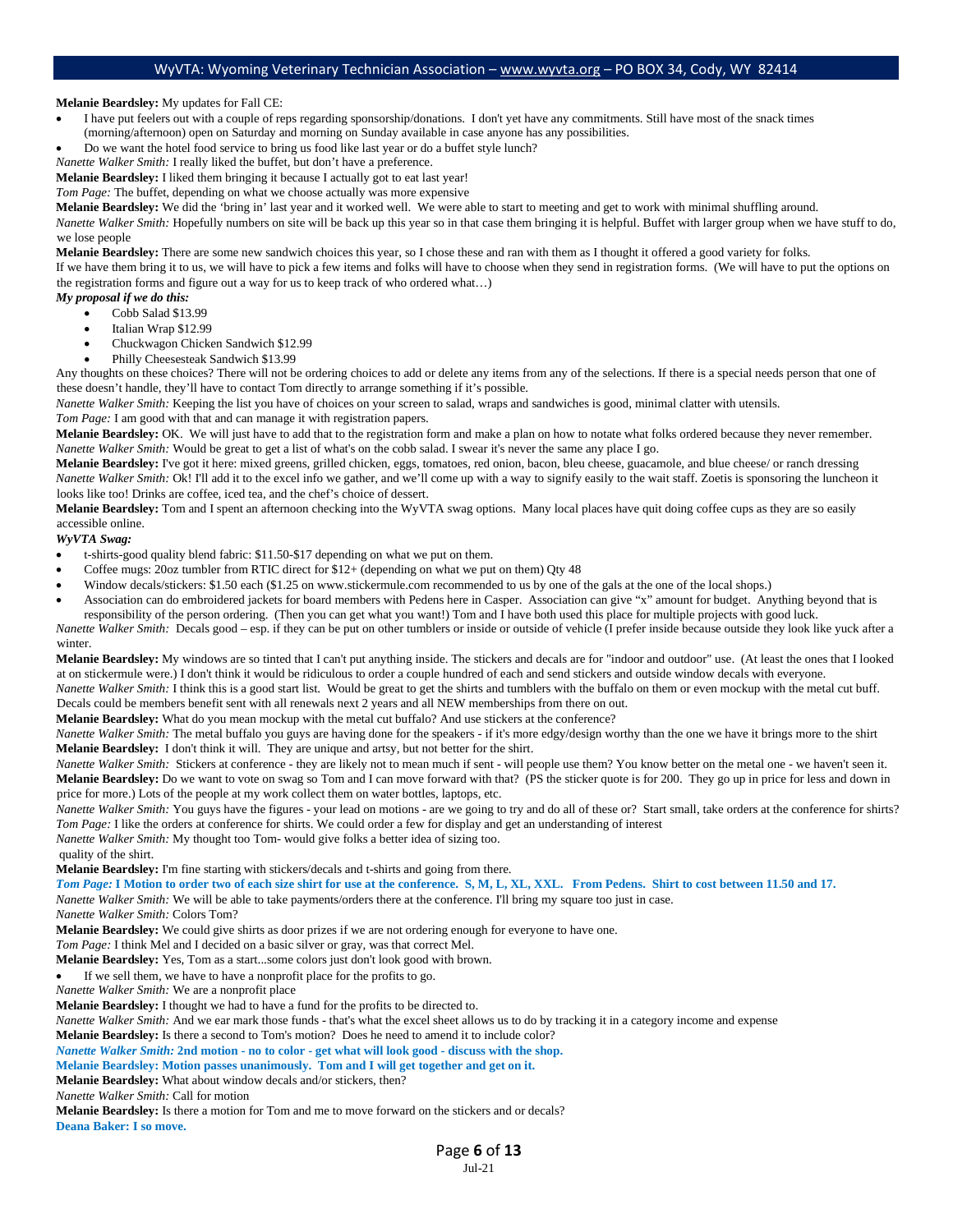*Nanette Walker Smith:* **Motion to have Tom & Mel select and purchase 200 stickers/decals at Stickermule.com representative for the association (or at a breakeven point in cost closest to this number @ approximately \$1.25/sticker).** *Jackie Breed:* Is there a difference in the stickers and decals? **Melanie Beardsley:** the window decals are the vinyl ones that you put on the outside whereas the stickers are just the big heavy-duty stickers that you can put on your car or anywhere else you want them to semi permanently be. *Jackie Breed:* **I 2nd Nanette's motion Melanie Beardsley: It that 200 stickers and 200 decals, Nanette for clarification?** *Nanette Walker Smith:* **Whichever you find that meets the above price and best representation for the association.** *Nanette Walker Smith:* If you need our logo let me know. I have the solid buff and the line only buff. **Melanie Beardsley:** I think I only have the solid one, Nanette. Could you send the line only? If it's easy you could send both as I would have them both in one spot for easy forwarding. **Motion passes unanimously.** Tom and I are planning on getting together Friday and will get these balls rolling. **Melanie Beardsley:** Board member jackets are an option for down the road unless we want to vote on that tonight, too. Thoughts? *Nanette Walker Smith:* Let's go look when we are there? **Melanie Beardsley:** We can try to squeeze that in! Any **Scholarship applicants** that we have heard about? *Tom Page:* EWC had the scholarship information. Both Dr. Walker and Dr. Bittner. *Jackie Breed:* I will be out of the country (hunting in South Africa) for the July 11th meeting, so I will get my submission in earlier. **Melanie Beardsley:** Moving onto the Secretary update. If you haven't been able to print off her first draft of the CE documents they are at the bottom. *Nanette Walker Smith:* Please everyone just email me direct or text me any corrections you find. We've caught some already. Need to add the menu Need the hotel cost - Tom are we sure it's \$87 again?? *Tom Page:* \$87 **Melanie Beardsley:** That is what I was remembering, too, but I don't have it written down in my notes. *Nanette Walker Smith:* Tom's got meetings and calls set up with most of these folks to confirm stuff by the end of the week. I'd like to get this out to everyone by mid next week (have inventory weekend coming up this weekend - I will be a zombie). So SEND OUT CE ONLY will be by next Tues/Wed. June 15-16 *Nanette Walker Smith:* \$87 was last year's that's why I'm asking **Melanie Beardsley:** Don't forget to add the food to it! *Nanette Walker Smith:* Food is sponsored. Yes food will be added to the registration page. **Melanie Beardsley:** Are we talking about the CE registration form? Yes, that's what I meant *Nanette Walker Smith:* Please look at the reg page - cost for the conference. This time we have ALL DVMs; All are sponsored; however. *Tom Page:* Food will be covered as of now to about \$750, as the conversation has gone so far. I feel good to keep costs there. *Nanette Walker Smith:* Tom - are all session times going to be approx. 1 hour? **Melanie Beardsley:** If I recall, we didn't make changes on price last year due to the uncertainty of the whole deal. *Tom Page:* Yes each lecture is planned for the 1 hour *Nanette Walker Smith:* OK I need to fix times too then I've heard from Dr. Sexsmith and Dr. De Haan by way of Dr. Sexsmith. And Dr. Luchetti very briefly. Dr. Podhayny and her person are out of the office until tomorrow Phone calls will start this week if I don't get stuff to finish the packet asap. Likely our printing costs will be next to nothing. We'll get outlines (brief ones) so no proceedings or abstracts. If we don't get snack sponsors for morning/afternoon on Saturday we'll need to get costs for hotel providing for those as well - SO, May I have a motion to keep costs for registration the same? **Melanie Beardsley:** I have those estimated prices for hotel food/drink breaks, Nanette. *Tom Page:* **I motion to keep the costs the same for The CE and Annual meeting 2021.** *Jackie Van Noy:* **2nd** *Nanette Walker Smith:* Do you feel we need to go over those now just in case? Our avg attendance is 30 annually. We will have NO speaker costs. *Tom Page:* I am working on other Vendors that sound like they will be contributing. That \$ can be used for the cost of the room and the snacks. *Nanette Walker Smith:* I still think we can do it without, but yay if we still have interest. Reminder we make placards for the company sponsoring as well just in case Tom - you want all registrations to send to you at your house, correct? **Melanie Beardsley: OK. Motion passes unanimously. CE prices will not change thanks to our generous donors/sponsors.** *Nanette Walker Smith:* And thanks to our hardworking VP/PP/ and P!! CE Certificates we'll do as we always have right there at the conference. Those that attend virtually - I'll put the eval online in survey monkey with a time limit to complete and once it's completed, they will get their cert via mail, with anything else we need to send them - decal/sticker +/- any materials the speakers bring within a week of the conference. We will also need to remember to have Thank you cards for each speaker ready to sign at the conference so they can be hand delivered preferably before the speaker leaves. To go with the gifts hopefully *Tom Page:* Gifts will also be ready **Melanie Beardsley:** We can add a sticker to their metal buffalo gift, too. *Nanette Walker Smith:* OK... so that's it for me, just PLEASE send any corrections on the agenda and registration form by TUESDAY EVENING THIS WEEK. **Melanie Beardsley:** Do we want to add a place for people to write in their WyVTA number? *Tom Page:* Yes, we did want that *Nanette Walker Smith:* certification #? Jackie V???? did we want that on there? Actually – Jackie would write that in when the certificate is filled out because they don't get it until they turn in their survey at the end of the conference. **Melanie Beardsley:** Yes. Just to help us keep folks accountable on if they are current members so they don't try to pay member registration prices when they are not current. **Melanie Beardsley:** Moving on, then. Next meeting is July 11th. Newsletter submissions are due by that date! *Tom Page:* **I am good. I motion to adjourn.**

**Melanie Beardsley: second?**

*Nanette Walker Smith:* **2nd Melanie Beardsley: Motion passes unanimously at 8:53pm**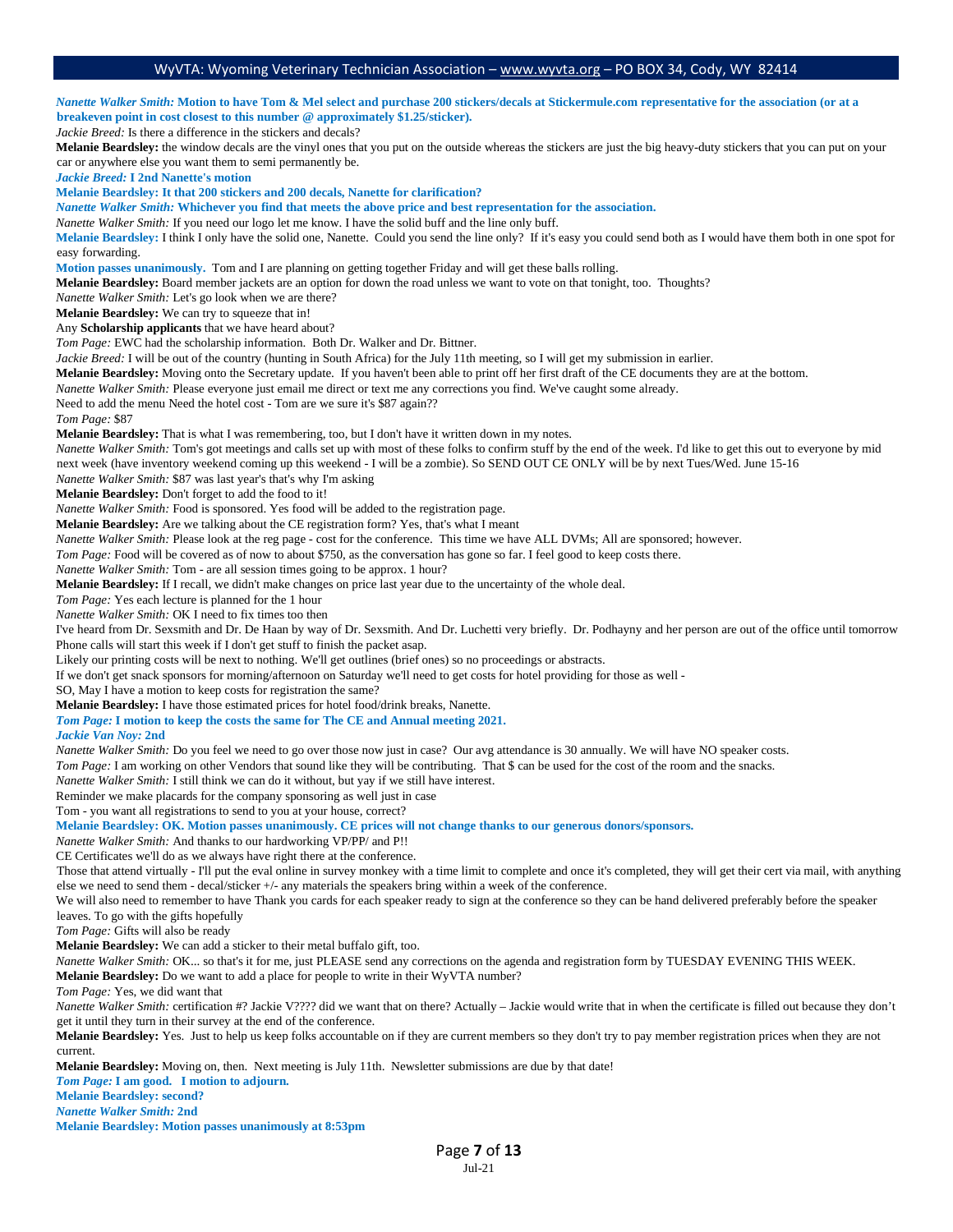#### **WyVTA Meeting Minutes July 11, 2021**

**Melanie Beardsley:** It's 7:10. I'm going to call the meeting to order.

Jackie Breed is out of town. I didn't receive any NAVTA news from her before she left.

*Nanette Walker Smith:* I'll check the NAVTA leader board and see if there is anything pressing.

**NAVTA REPORT:** (Requested addition of our Fall CE to the NAVTA list of CE. Also, a blurb about our elections)

**Melanie Beardsley:** Tom said he had some issues with his E-mail. Jackie V, does yours seem to be working?

*Nanette Walker Smith:* We fixed Tom's - Did you get in yet Tom after we reset your password?

*Tom Page:* Yes

*Jackie Van Noy:* it is, but I don't see any of the emails mentioned on the agenda

*Nanette Walker Smith:* Jackie - if there is an issue getting in, please let me know. Had a 're-learn' of admin since I Haven't done it in so long. eVetSites has linked the website and the email together so it's easy for me to check everything and see who's got what email.

*Jackie Van Noy:* No, other than I may have missed emails

**Melanie Beardsley:** Member said she had e-mailed you and hadn't heard anything.

*Nanette Walker Smith:* Mel, can you email her and c[c CVT\\_Members@wyvta.org](mailto:CVT_Members@wyvta.org) and tell her you are cc'ing membership and turning it over to Jackie - faster that way rather than multiple emails with you as a middleman. Use the original email she sent if you can. BCC it back to you Mel so it stays in your ('to do') in box to follow up. Always make sure to check the spam filter as it may dump if it's coming from your personal email Mel to the .org email.

**Melanie Beardsley:** Yes, I do periodically check that.

Nanette Walker Smith: General reminder to all board that have emails: Any emails you are still working on don't move them out of your inbox until you are done with them (i.e., into a folder or into Trash). Don't forget to keep your mailbox clean (no more than 2 pages of emails) and ANY SPAM needs to be moved to the SPAM folder instead of just trash. Everyone should be making folders to file emails in, not just save them (auto function), but move them to a folder so they are easier to find based on topic such as Fall CE, Scholarship, Membership, Certification, Website, Jobs, etc. Any Spam - and there is a lot in there - needs to be moved to a SPAM file so the checkmymail server can deal with the spam and get rid of it/block it. We have a few companies trying to sell us stuff, buy us, etc. Phishing the Internet if you will. **Melanie Beardsley:** Thanks for the SPAM tip...I didn't know that was what we were supposed to be doing.

#### *Nanette Walker Smith:* **Secretary Report:**

- 1. Live online registration isn't quite ready yet as planned, one more check with Viki before we roll out, expecting Monday the 12th. I will announce on Facebook as soon as available and in the newsletter when it goes out this week. So as soon as it's on Facebook, the online registration AND payment will be live on the website.
	- a. I've already tested it for accuracy and where it's going so Tom has my official registration and Angela should have my payment both in an email and should see it in Square; however, I have not heard back from her as I requested Friday.
- 2. Newsletter items must be in my emai[l secretary@wyvta.org](mailto:secretary@wyvta.org) by 8am tomorrow (Monday, 7/12). Newsletter will go out asap hopefully by Tuesday. I'm including the Board Positions lists and link to the CB's.

#### 3. I am out of town 7/20-8/10.

- a. \*I will most likely not be at our August 8 meeting which will hopefully be our wrap up for the conference.
- b. \*I will be working on the handouts, outlines, proceedings, the speakers have sent. All items for proceedings/handouts/outlines are in my hands as of yesterday. They are few, but I'd like to discuss tonight sending these out as pdfs a few days before the conference rather than printing them out. We can still print out the agenda, survey, certificates, and absorb cost (reg fees can pay for that) and stuff whatever else vendors/ sponsors have for them in the folders. Thoughts?
- c. \*Sept 5 is our last chance mtg if needed before the conference.

Any comments on the email out of the speaker documents in PDF format to registrants? (Minimizing printing this year?)

**Melanie Beardsley:** Will our speakers/sponsors be ok with it?

*Tom Page:* I am ok with that. I think the speakers will be ok. Based on my conversations

**Melanie Beardsley:** I think we should confirm with them before doing it. I'd hate to step on some toes.

*Nanette Walker Smith: Yes, they didn't want to supply anything, and I nudged them more than Tom did to at least have an outline so people can follow where we are* going at each lecture. Some will be bringing items so we will need to likely mail those to online folks = why there is no change in cost as this will cover those expenses as well as sending them the certificate etc.

*Nanette Walker Smith:* Any more questions before I go on?

**Melanie Beardsley:** Also, the e-mail should include a note to print it yourself or bring your laptop as they won't be provided at the conference.

*Nanette Walker Smith:* Thank you for that reminder!

Tom - do you want board to make hotel reserves for ourselves or will you do it?

*Tom Page:* At this time, it would be good for individuals to do themselves

*Nanette Walker Smith:*

4. New application combo is not in Viki's hands just yet. I want to be completely done with CE reg set up first. So hopefully by Tues. afternoon. Need to change dates to Jan 1, 2022-Dec 31, 2023, you think Jackie? It'll likely take us a month or more to get this fixed in the new system so your call. We may get people applying this year for discounted Fall CE.

*Jackie Van Noy:* I can't remember for sure, but I think we haven't switched the years until around the CE time so guess it probably is ok to do now since it is almost September

*Nanette Walker Smith:* I'll chat with Viki maybe and see what she thinks once she sees what we came up with - see if she can give me an idea on timeline - if it is short we'll keep it the current one then flip it after the Fall CE. Okay?

*Jackie Van Noy:* that sounds good

*Nanette Walker Smith:* I'm realizing even though I have this very specific numbering system to put them together, so each person has the correct docs, I need to do a cheat sheet for myself somehow to make this quicker. I swear I'm working on it to batch them out to everyone. I will also be adding 2 docs from the NAVTA leadership meetings I attended - they are PPTs and at some point we'll need to go through them - I don't what everyone to just ignore them. More on that in the new year as we approach strategic plan, revision of Mission, Values, etc. too

**Melanie Beardsley:** Unfortunately, they will be a constant, but necessary thorn.

*Nanette Walker Smith:* Yes, correct. Trying to get them all to you BEFORE September so we can sit side by side and go over anything everyone has written in or thinks about while onsite if y'all are there.

5. Last 3 years of Treasurer reports is what I'm pulling together and checking that they were approved in minutes, etc. So far so good, I'll finish those tonight and send out to everyone in a PDF so it's easier to see in order.

**Melanie Beardsley:** OK, Deana, floor is yours. Anything for Member-at-Large?

*Deana Baker:* I really don't have anything. So, carry on.

**Melanie Beardsley:** Angela sent me May and June Treasurer reports in the same un-understandable format. Did she contact you about the Square, Nanette?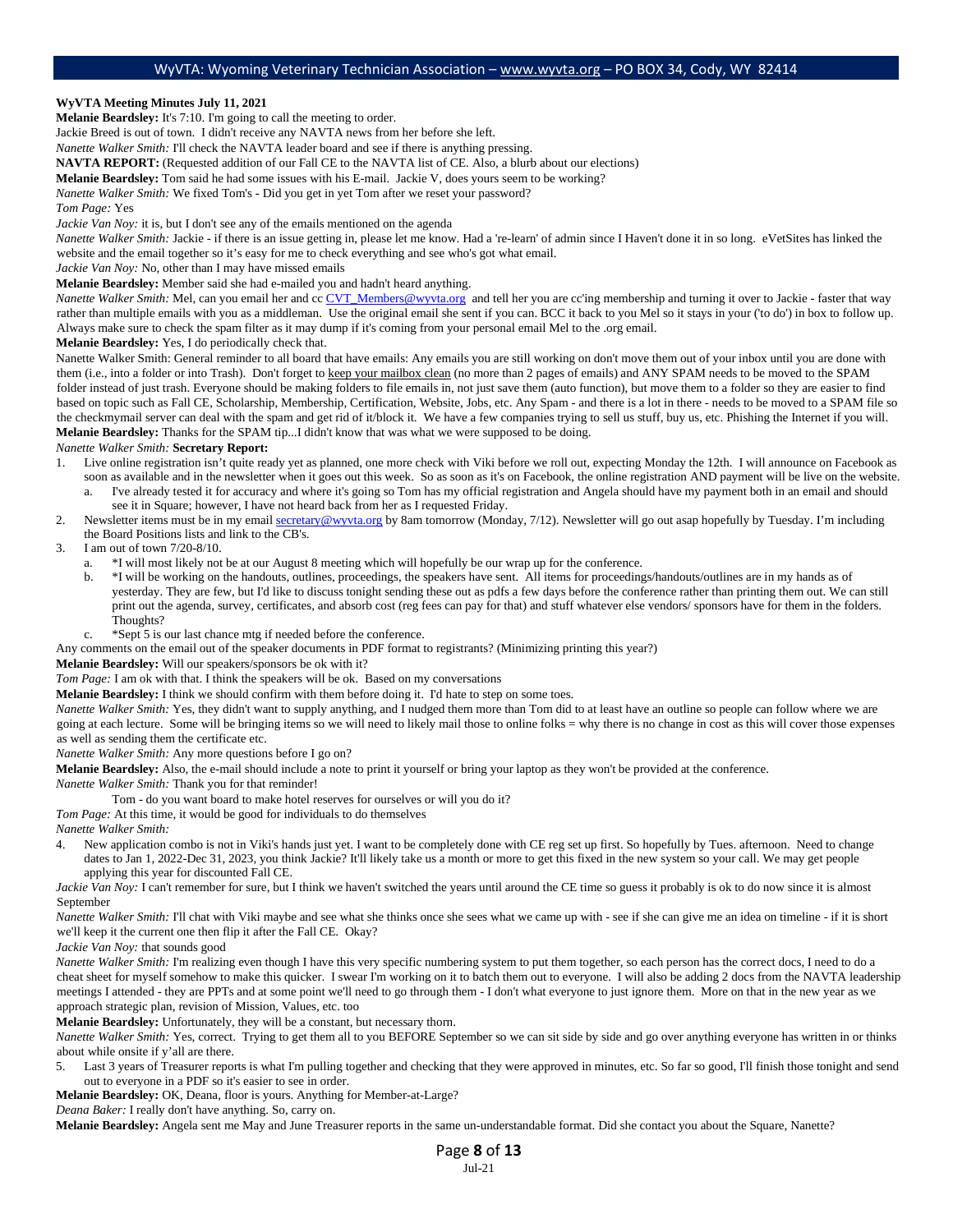*Nanette Walker Smith:* Those are close to the old version; just doesn't have beginning and ending balance. SO, I see May '21 income of \$9.41, no expenses - although hmmm we should probably put in the Square fee under expenditures Fees because I believe this would be a \$10 certification charge less Square fees yes? This was paid before the change (because that's not live yet - reminder to me to make sure those changes are done)

*Angela Lance:* I cannot create a report but could do a write in per-say.

*Nanette Walker Smith:* Yes, we'd need to write in because our application states fee is \$10 and income if we were audited would only show 9.41.

**Melanie Beardsley:** Were you guys able to get together and get square sorted out?

*Angela Lance:* We did attempt with no connection.

*Nanette Walker Smith:* I didn't get an answer yet if my Fall CE \$105 less fees came through and whether Angela got the notifications. Although now I can see the treasurer's email to check that. I got my receipt from Square, but I need to be sure that Angela can see that on Square - so no, we didn't get that done. Jackie V got it very quickly; so, it's just a matter of having Angela do it too

*Angela Lance:* I have not seen 105 transactions come through. It has not been received to bank yet. Will probably hit tomorrow.

Melanie Beardsley: once we know Nanette's payment has gone through and all is good on that front, I would like to consider a motion to reimburse her as she is on the board and should be getting "free admission"...

*Nanette Walker Smith:* It's already hit my bank. So, it's in limbo above our heads

*Tom Page***: I motion to Reimburse Nanette for "Practice" Registration for the 2021 CE event.**

*Angela Lance:* **I second**

*Melanie Beardsley:* **Motion passes to reimburse Nanette for the \$105 (less Square fees). Miss Angela, can you reimburse Nanette after it hits our bank and we know the flow is working?**

#### *Angela Lance:* **Absolutely**

*Nanette Walker Smith:* Tom you are seeing the registration which includes how much was paid. You should be seeing EVERYTHING on the registration - hence all items that need to go in that spreadsheet.

*Tom Page:* Nanette, I do see it. I will work on it this week.

**Melanie Beardsley:** You guys will get connected at some point. Keep trying! (I can keep bugging you if you want.)

**Melanie Beardsley:** Angela, did you see/pay the 307 Metal Works bill?

*Angela Lance:* Yes it's paid.

**Melanie Beardsley:** Thanks! It will probably show up on the July report, I imagine.

*Angela Lance:* Yes

**Melanie Beardsley:** Do we want to vote on the May/June reports? I can probably snag the bank account totals quick from the app.

*Angela Lance:* Yes I could grab totals if needed.

*Nanette Walker Smith:* Perfect - I'm good with what's there just need the balances

*Angela Lance:* May beg. Bal 26193.99 May Ending 26203.40. June Beg 26203.40 June ending 26203.40

#### **Melanie Beardsley: Motion to approve May/June Treasurer reports?**

*Nanette Walker Smith:* **So moved**

**Melanie Beardsley: Motion passes unanimously to approve Treasurer Reports for May and June 2021!** 

*Discussion of SPAM mail – how to treat, move, and handle in email program. Especially where it concerns funds. Those will always be covered in meetings or via board email – double check with board members before addressing questionable email – do not forward/respond to the questionable email* 

*Nanette Walker Smith:* That is a spam email; check mark it on the far right in the treasurer email and go to the bottom of the email page and use the selection to change it to SPAM and then move it.

*Nanette Walker Smith: Angela,* your treasurer email box is 19 pages long and loaded when garbage

*Tom Page:* When I sent you the email about the 307 Metal invoice, I included Mel and Nanette to confirm.

*Tom Page:* For these reasons listed above.

**Melanie Beardsley:** They get very good at being believable. The one I got made it look like it came from Tom.

*Angela Lance:* Ok cool well that's all I have.

*Jackie Van Noy:* I have some expenses - just dropped them in the mailbox to Angela. One of them is the PO box renewal. I paid it since they don't put the notice in the box until 7 days before it is due

*Nanette Walker Smith:* Look at who it comes from - anything with a bill we will have covered in meetings and it will be in the minutes. When in doubt always look at sender, what it was for, and ASK!!

*Angela Lance:* Thank you Jackie. I will watch for those.

**Melanie Beardsley:** I'll be sending for reimbursement for the stickers, but don't have a final bill currently. And Tom will be doing the same for t-shirts. Just so it is on your radar.

*Nanette Walker Smith:* PO BOX should be one of those automatic pays listed in the Treasurers calendar or to do list that we voted in... just like the SoS and IRS filings. Be sure to bring your Notebook with you to the conference Angela - we'll want to update/add things you've learned on your end!

**Melanie Beardsley:** Angela, will you make sure that is in the Treasurer notebook for June? If it's not, we need to get it there.

*Angela Lance:* Yes it is

**Melanie Beardsley:** OK, good! We didn't double pay them, did we? Angela sent a payment and Jackie paid on top of it?

*Angela Lance:* I did not pay it. It's in the notebook to keep current in June.

**Melanie Beardsley:** OK, I just wanted to make sure. ) We shouldn't have to vote to reimburse Jackie V, but I wanted to be sure they didn't owe us money if the payments crossed in the mail.

*Tom Page:* I sent in the email receipt for the Shipping of the 2020 Speaker gifts. Mel has it on screen.

*Nanette Walker Smith:* We already voted on the reimbursements for Tom and Mel for the speaker gifts last month.

**Melanie Beardsley:** Angela should have a copy in your e-mail of the receipt. Tom, do you have anything else to add?

*Nanette Walker Smith:* Tom, I'd suggest putting that info from the Maryland offering (idea of discount to other state member's) in the VP notebook under ideas for future. Right now, we're stretched and ready to release registration - personally I don't have the strength to add anything else right now.

**Melanie Beardsley:** From what I've heard we officially had zero scholarship applicants?

*Tom Page:* Correct

**Melanie Beardsley:** Bummer. My coworker is eligible and I reminded her to apply a couple of times.

*Nanette Walker Smith:* Tom has discussion to bring up or a question I guess at the annual meeting about the scholarship - he got feedback from Dr. Walker (EWC) and it's time to make revisions - we've discussed this a bit. Looking at the CBs there is nothing about how the scholarship is to be given out really it's on the application page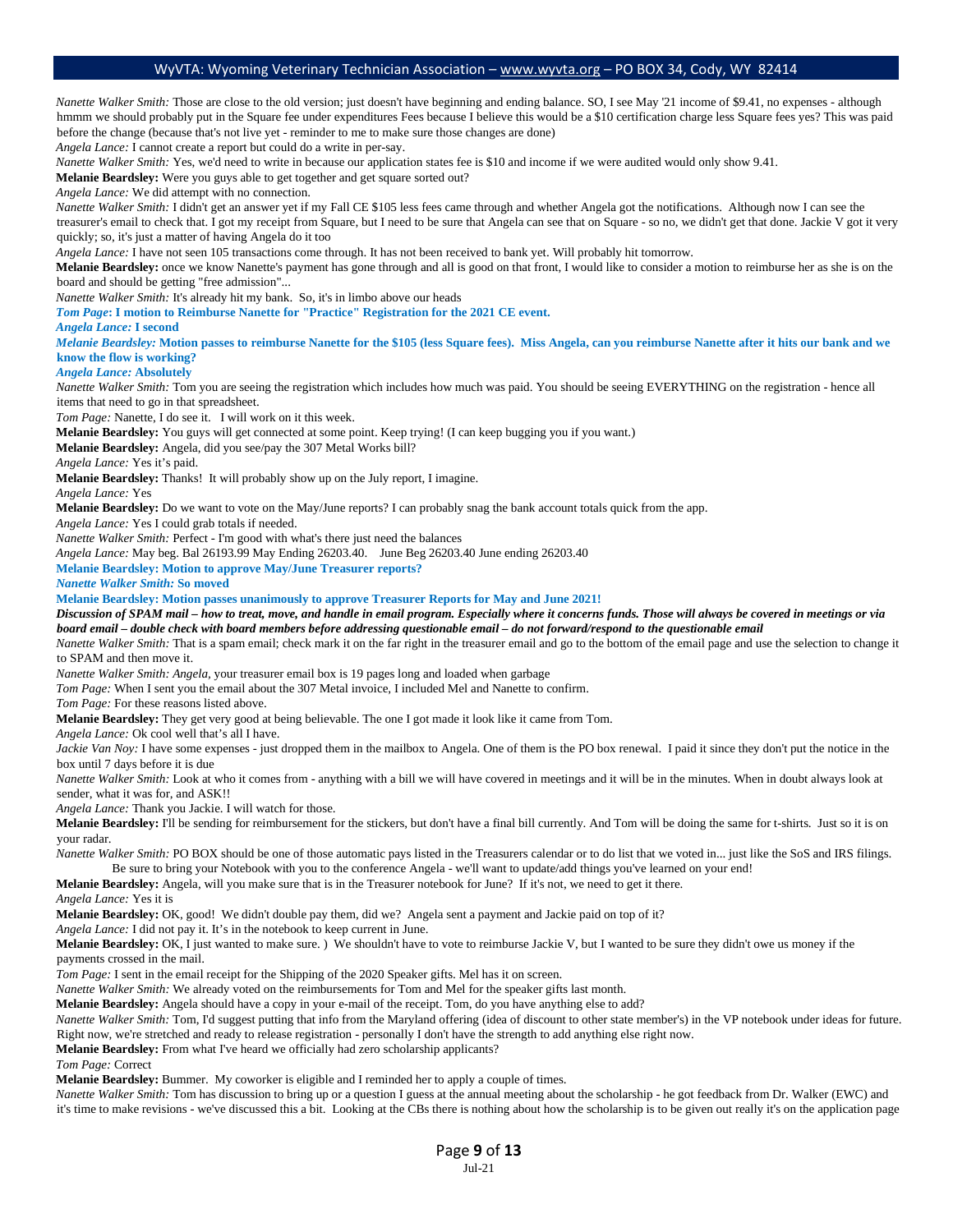for the scholarship - SO - THAT PART needs to become a POLICY - that the board decides so it's something the sitting board can change and flux as the scholarship changes apply (amount, break down, rules, etc.) THUS we don't have to change the CBs......i.e.. no member vote

**Melanie Beardsley:** That is helpful, Nanette! We can task the Scholarship committee to plan changes for next year since there is no voting to consider? *Nanette Walker Smith:* Yes, Tom wanted to chat with the conference attendees for just a few minutes to see what items would have helped them apply if they had that

option.

*Tom Page:* I will work with Mel to put something in the lunch meeting to "open for discussion" during the CE event. I will put ideas that I have gathered from others by then for the scholarship review

#### **Melanie Beardsley: President's Report:**

1. t-shirts and stickers are in the works to be ready by CE date.

2. Computers for board members: president and/or treasurer. Discussion.

*Nanette Walker Smith:* Re the computers - I think we can have a pow wow about this at the conference and then just add a notice into the agenda of the annual meeting this will be included to that/those position(s)

Melanie Beardsley: Next meeting is Aug 8th. Get your newsletter submissions to Nanette if you haven't already. I will be on/off the grid the last 2 weeks of July. My Dad is getting his hip replaced, I have a wedding I'm going to try to go to, AND we are still going to try to do our annual Frontier Days camping/rodeo trip.

3. Other items for conference?

*Tom Page:* Just need to plan for Coffee talk with Peedens on this coming Friday.

*Nanette Walker Smith:* I would like to include strategic plan discussion thoughts ideas from the group - I have an easel and a big board paper thing we can jot notes down on. Need to involve those there as much as possible instead of just talking at them.

**Melanie Beardsley:** I bet we can ask for an easel and paper from the hotel, so you don't have to haul it.

*Nanette Walker Smith:* Really need to get some folks on board for possible nominations.

*Nanette Walker Smith:* **I'm good to adjourn (motion) if y'all are.** 

*Tom Page:* **2nd**

**Melanie Beardsley: Motion passes. Meeting adjourned at 8:57pm. Good night and thank you all.** 

### NEWS YOU CAN USE FROM ELSEWHERE:

INVITATION RECEIVED FROM MARYLAND VTA:

*Subject: MDVTA CE Announcement for State VTA Members*

*Yeeeee haaawwww! Our registration is open for our fall CE Bonanza! event! We are extending our Members discount to members of all state VTAs. All the* information is in the attached pdf which includes the registration links and the discount codes for you to distribute to your members.

MDVTA CE Bonanza! Register for the entire event here: CE BONANZA! REGISTRATION Discount code: VTA2021bonanz[a https://mdvta.wildapricot.org/event-4377193](https://mdvta.wildapricot.org/event-4377193)

o Dermatology! Session, sponsored by Hill's: Register here: DERMATOLOGY! REGISTRATION Discount code: VTA2021der[m https://mdvta.wildapricot.org/event-4377262](https://mdvta.wildapricot.org/event-4377262) Sunday, September 19, 2021 Melissa Streicher, CVT, VTS (Dermatology) "Flea Allergy Dermatitis", "Recognizing and Management of the Allergic Patient" Dana Liska, DVM, DACVD "Canine Allergic Dermatitis: Innovative Therapies That Improve Quality of Life!"

o Immunology! Session: Register here: IMMUNOLOGY! REGISTRATION Discount code: VTA2021immune<https://mdvta.wildapricot.org/event-4377297> Sunday, October 10, 2021 Ann Wortinger, BIS, LVT, VTS (ECC) (SAIM) (Nutrition), Elite FFCP "Gastrointestinal Microbiome: What is going on in there?" Erica Mattox, CVT, VTS (ECC) "Immune System Malfunctions and Disorders" Liza Rudolph, RVT, VTS (CP-Canine/Feline) (SAIM) "Bringing Vaccination Guidelines to Life"

Forensics! Session: Register here: FORENSICS! REGISTRATION Discount code: VTA2021forensic[s https://mdvta.wildapricot.org/event-4377349](https://mdvta.wildapricot.org/event-4377349)  Sunday, October 24, 2021 Lisa Smith, LVT, VTS (ECC), MS (Three lecture titles coming shortly"

o Exotics! Session: Register here: EXOTICS! REGISTRATION Discount code: VTA2021exotic[s https://mdvta.wildapricot.org/event-4377363](https://mdvta.wildapricot.org/event-4377363)  Sunday, November 7, 2021 Ian Kanda, RVT, VTS (Exotics) "Diagnostics in Reptiles" Jody Nugent-Deal, RVT, VTS (Anesthesia/Analgesia) (Companion Exotic Animal) "Anesthetic Drugs and Protocols for Exotics" "Anesthesia in Exotic Small Mammals – Moving Beyond the Induction Chamber" Each session will be brought to you live via Zoom.

*We hope to see many there! If you have any questions, please let me know! Nicki Castagna, RVT; President, MDVTA;* [marylandvettechs@gmail.com](mailto:marylandvettechs@gmail.com) *mdvta.wildapricot.org* [http://www.mdvta.wildapricot.org](http://www.mdvta.wildapricot.org/) *We are a 501(c)(6) non-profit \*Advancing our profession, together\**



**JOB POSTING 7/1/21:** We are looking for **1-2 experienced technicians** at our busy

**24-hour mixed animal practice in Riverton Wyoming.** Willing to train the right person and pay depends on experience. Supportive work environment with up-to-date equipment. Interested parties please contact **[stockdoctaeha@gmail.com](mailto:stockdoctaeha@gmail.com)** 

**JOB POSTING 5/15/21:** Certified Veterinary Technician (CVT) and veterinary assistants-both needed: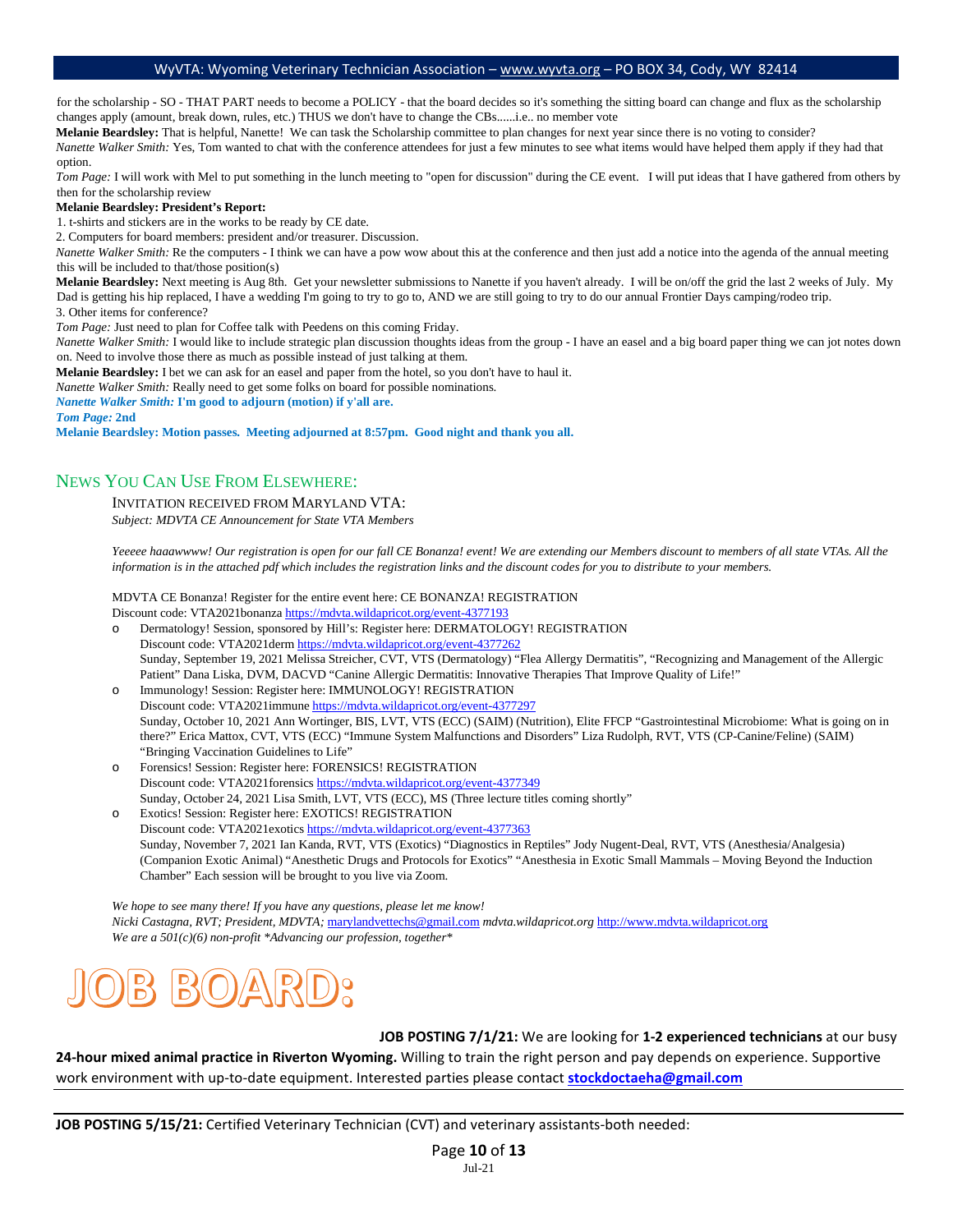#### **Alpine Animal Hospital is hiring for Veterinary Technicians/Assistants.**

Alpine Animal Hospital is hiring for Certified Veterinary Technicians-CVT's and veterinary assistants.

**Duties include** but are not limited to: greeting clients and animals, animal triage for appointments, filling prescriptions, client education, administering medication, assisting with surgery, assisting multiple doctors with appointments and requests, working with both large and small animals, working on-call and weekends to assist after hours emergencies.

The ideal candidate has a veterinary terminology base and able to learn our protocols quickly.

Applicants with a CVT/RVT/LVT, or graduates of an AVMA accredited veterinary technology program (AS, AAS, or BS degree) or NAVTA approved veterinary assistant program will be interviewed first.

### **Please email your resume detailing veterinary technician or assistant experience, a cover letter, and list of references (and letters if possible) to: [taylor.haley@alpineanimalhospitalpc.com](mailto:taylor.haley@alpineanimalhospitalpc.com)**

### **JOB POSTING 5/15/21:** Certified Veterinary Technician (CVT): Casper, WY

**Altitude Veterinary Hospital, Casper, WY** is looking for a **Full-Time Certified Veterinary Technician (CVT)** to join our team! As an AAHA accredited practice, we are seeking individuals who share our passion for excellent care and customer service! About Altitude Veterinary Hospital: Altitude Veterinary Hospital provides a high level of care for small pets. At Altitude we understand that our pets are more than just pets, they are family. In addition to being **AAHA accredited**, we provide a wide range of services including specialty services such as acupuncture and TPLO. Our team consists of 6 Doctors, 3 CVTs, and 11 Assistants. Along with these services we also offer boarding and grooming services. We are proud to work together to provide the highest quality of care to our patients and extraordinary service to our clients. We consider our employees our most valuable asset and strive to provide a fun, challenging and positive work environment!

### **Some of the responsibilities of a CVT are:**

- Review vaccination records and prepare vaccines according to our vaccine protocol
- Assist veterinarian in medical procedures using proper restraint; know how to restrain fractious patients
- Assist veterinarian in surgical procedures using proper aseptic technique
- Maintain and use medical equipment such as IDEXX Lasercyte and autoclave
- Perform routine laboratory procedures and analyses in hematology, microbiology, urinalysis, and serology
- Prepare samples for outside laboratory analysis
- Induce anesthesia and intubate patient and monitor patients under anesthesia
- Administer treatments and injections following the instructions of a doctor or a treatment form
- Initiate emergency procedures
- Maintain pharmacy records, and controlled drug, anesthesia, fecal, and heartworm test logs
- Take and develop radiographs
- Take vital signs of animals including temperature, pulse, and respiration
- Perform dental cleanings
- Perform and analyze skin and ear cytology's
- Perform catheterization- urinary and venous
- Complete ear cleanings and nail trims
- Perform other duties as assigned

The CVT will work under the Practice Manager. **Certification is required.** Our ideal candidate for this position will have the following traits:

- An outgoing, and consistently positive personality to match our current culture and provide the level of service we want for our clients and team members
- Self-motivated and interested in continually improving skills and knowledge
- Able to work both independently (self-starter) and as a team player
- Follows direction but also able to think outside of the box and propose new ideas
- Flexible and excited about change and growth in pursuit of a higher level of care
- Detail-oriented, focused, and diligent
- Excellent written and verbal communication skills

We offer a competitive wage and benefit package. **Please send resume to** [dcorban@altitudevet.com.](mailto:dcorban@altitudevet.com) 

**JOB POSTING: 5/2/21 -** Certified Veterinary Technician (CVT) or experienced veterinary assistant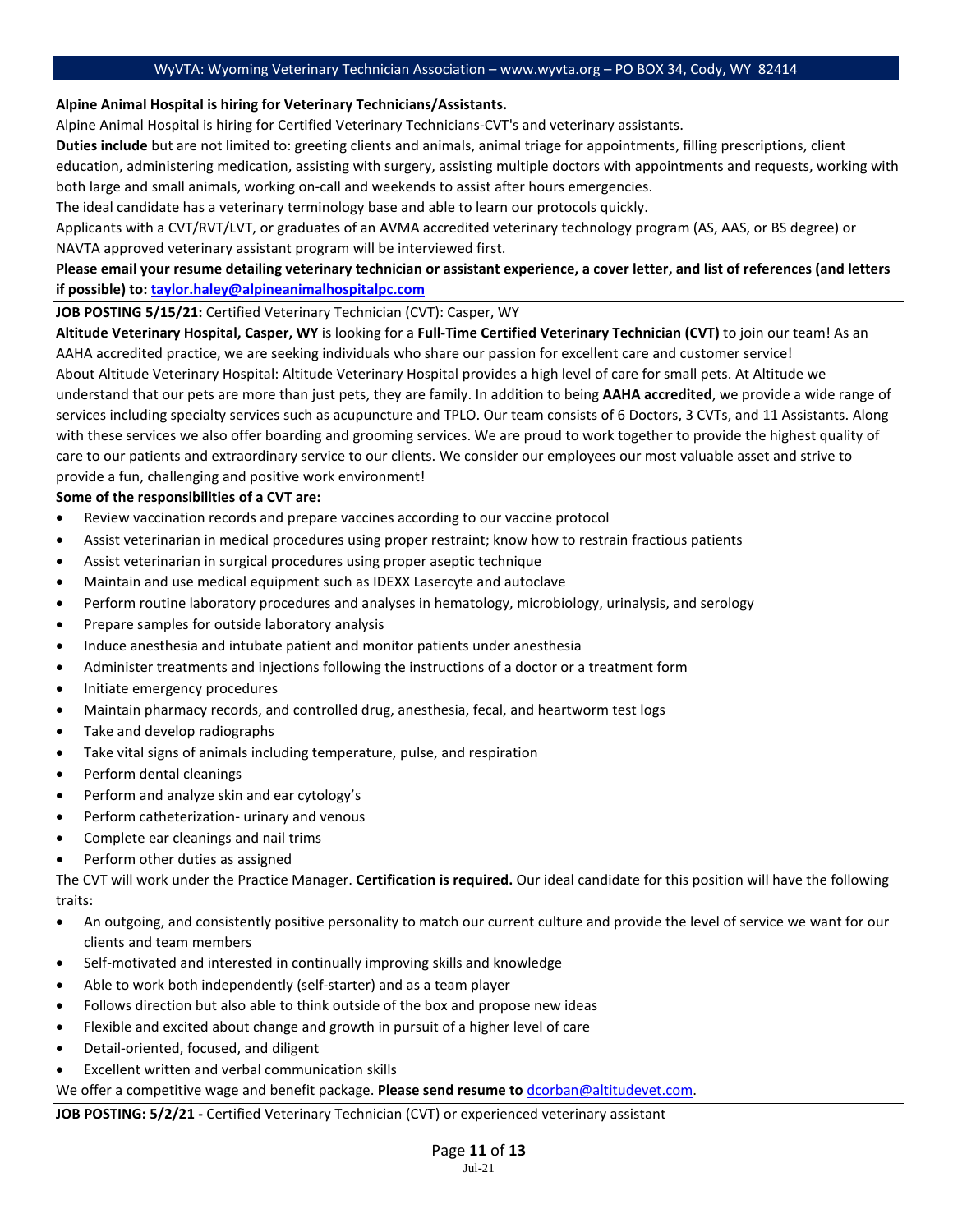**Ark Animal Hospital in Casper, Wyoming** is accepting applications for a Certified Veterinary Technician (CVT) or experienced veterinary assistant. Our small animal practice has been delivering quality veterinary services with compassion to the Casper community for 30 years.

This opportunity offers a full-time work week with some weekends, holidays, and on call hours as assigned.

The candidate we are seeking is detail oriented, follows directions and medical care plans, maintains a positive attitude, displays ethical professionalism, honesty, responsibility, self-motivation, ambition, integrity, humility, patience, and strong interpersonal communication skills.

While working with us you will enhance the following skills: communication, quality customer service, working independently, completing tasks, confidence, and opportunities to advance your skills in a welcome environment.

Technical skills will be used on a daily basis and are required for the position, including:

- Specimen collection including venipuncture
- Anesthesia monitoring
- Interpreting fecal diagnostics
- Preparing and staining slides
- Standard safety precautions
- Administering oral, injectable, and intravenous medications
- Dental cleanings
- **Triage**
- Radiology
- Nursing care
- Sterile aseptic technique
- Assisting in surgery
- Caring for both hospitalized and boarding patients

CVT's or graduates of AVMA accredited veterinary technology programs are preferred.

All applicants must be willing to participate in a preemployment drug screening and background check. Hourly pay is commensurate. Please inquire for employee incentives.

**Please send resumé and cover letter to Roxy at [arkahcasper@gmail.com.](mailto:arkahcasper@gmail.com)** 

#### **JOB POSTING 4/1/21: Credentialed Veterinary Technician or experienced veterinary assistant**

Seeking a motivated and reliable individual to help us care for the pets of Park County, WY as a credentialed veterinary technician or experienced veterinary assistant.

**Advanced Veterinary Care Center is a small animal clinic in Cody, WY.** We offer wellness, surgical, and emergency care with an inhouse lab, digital x-ray, ultrasound, endoscopy, and digital dental x-ray. Our clientele genuinely cares about their pets and are motivated partners with us in their pets' health care.

Job duties include, but are not limited to, client care and education in person and on the phone, taking accurate medical histories, administering oral and injectable medications and vaccinations, monitoring anesthesia and recovery, restraining pets for treatments and exams, venipunctures, placing intravenous catheters, facility cleaning and equipment maintenance.

This is a full-time job that includes rotating weekend and night on-call. Applicants must be able to lift 40 pounds. Benefits include competitive pay, uniform allowance, PTO, an employee discount, and numerous opportunities to enjoy the great outdoors close to Yellowstone. Check us out at: [www.avcccody.com](http://www.avcccody.com/) 

**Please submit a resume via email t[o avccadmin@vcn.com](mailto:avccadmin@vcn.com) or fax to 307-527-6828, attention Erin Pedersen, DVM.**

Would you like to post your job listings in our newsletter or ONLINE at our website or on our Facebook page? Please email the **Secretary@wyvta.org** for assistance. You may also refer to our social media policy posting at our website, Facebook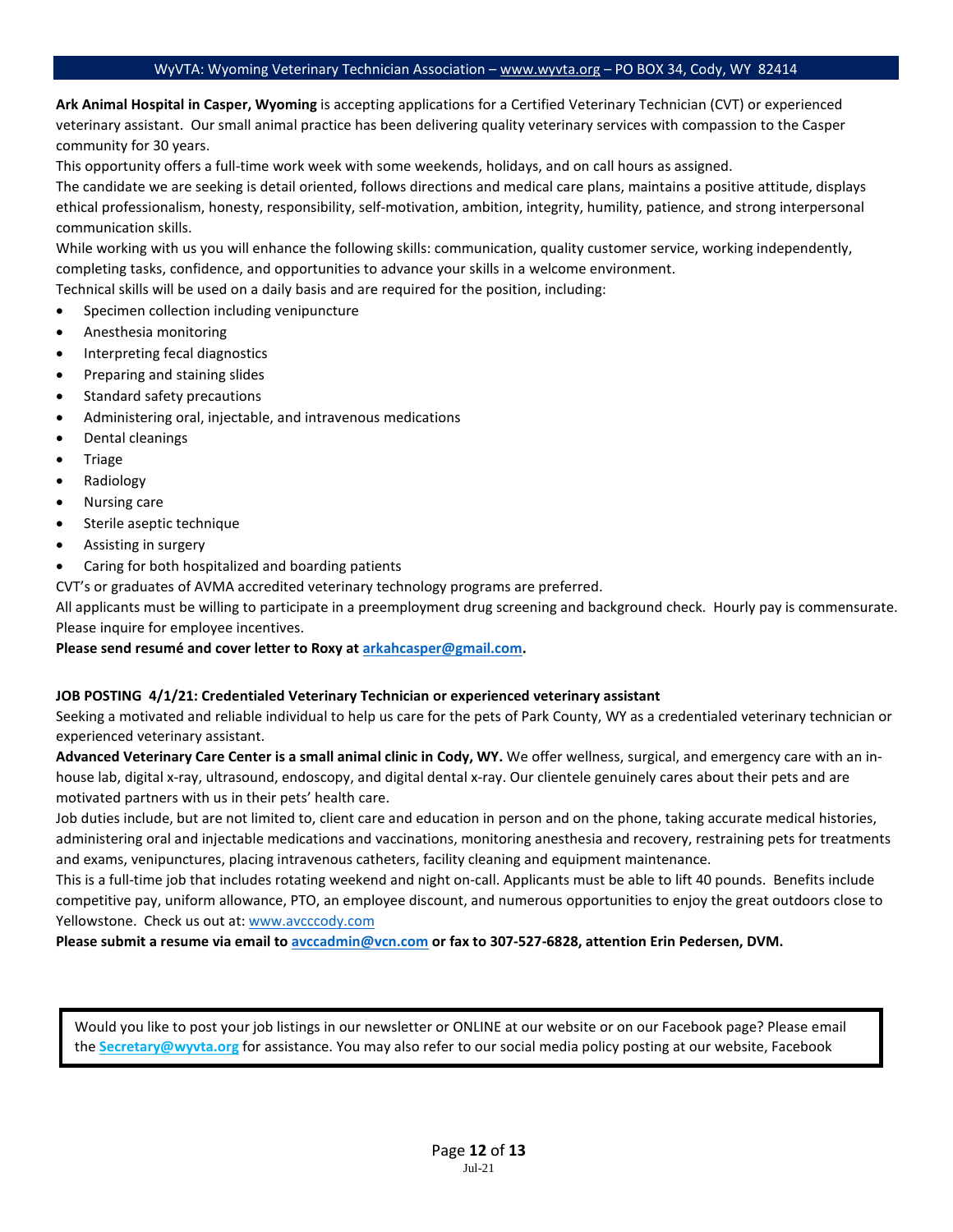| Wyoming Veterinary Technician Association 2021 Executive Board - May 2021 |                              |                                       |                                                  |  |  |  |  |  |
|---------------------------------------------------------------------------|------------------------------|---------------------------------------|--------------------------------------------------|--|--|--|--|--|
| <b>First</b>                                                              | Last                         | <b>WyVTA Email Address</b>            | 2021 Position                                    |  |  |  |  |  |
|                                                                           | Ms. Melanie Beardsley, CVT   | President@wyvta.org                   | President                                        |  |  |  |  |  |
| Mr. Tom                                                                   | Page, CVT                    | PastPres@wyyta.org                    | Past President; Scholarship Cmte Chair           |  |  |  |  |  |
| Mr. Tom                                                                   | Page, CVT                    | VicePres@wyyta.org                    | Vice President                                   |  |  |  |  |  |
| Ms. Angela                                                                | Lance                        |                                       | Treasurer                                        |  |  |  |  |  |
| Ms. Nanette                                                               |                              | Walker Smith, CVT Secretary@wyvta.org | Acting Secretary; Webmaster                      |  |  |  |  |  |
| Ms. Jackie                                                                | Van Noy, CVT                 |                                       | CVT Members@wyvta.org Membership & Certification |  |  |  |  |  |
| Ms. Jackie                                                                | Breed, CVT                   | NAVTARep@wyyta.org                    | NAVTA Rep; Scholarship Cmte                      |  |  |  |  |  |
| Ms. Deana                                                                 | Baker, CVT                   |                                       | Member-At-Large                                  |  |  |  |  |  |
|                                                                           | Ms. Cambria Harmon, CVT, LVT |                                       | Scholarship Cmte                                 |  |  |  |  |  |

## **WyVTA 2021 Executive Board**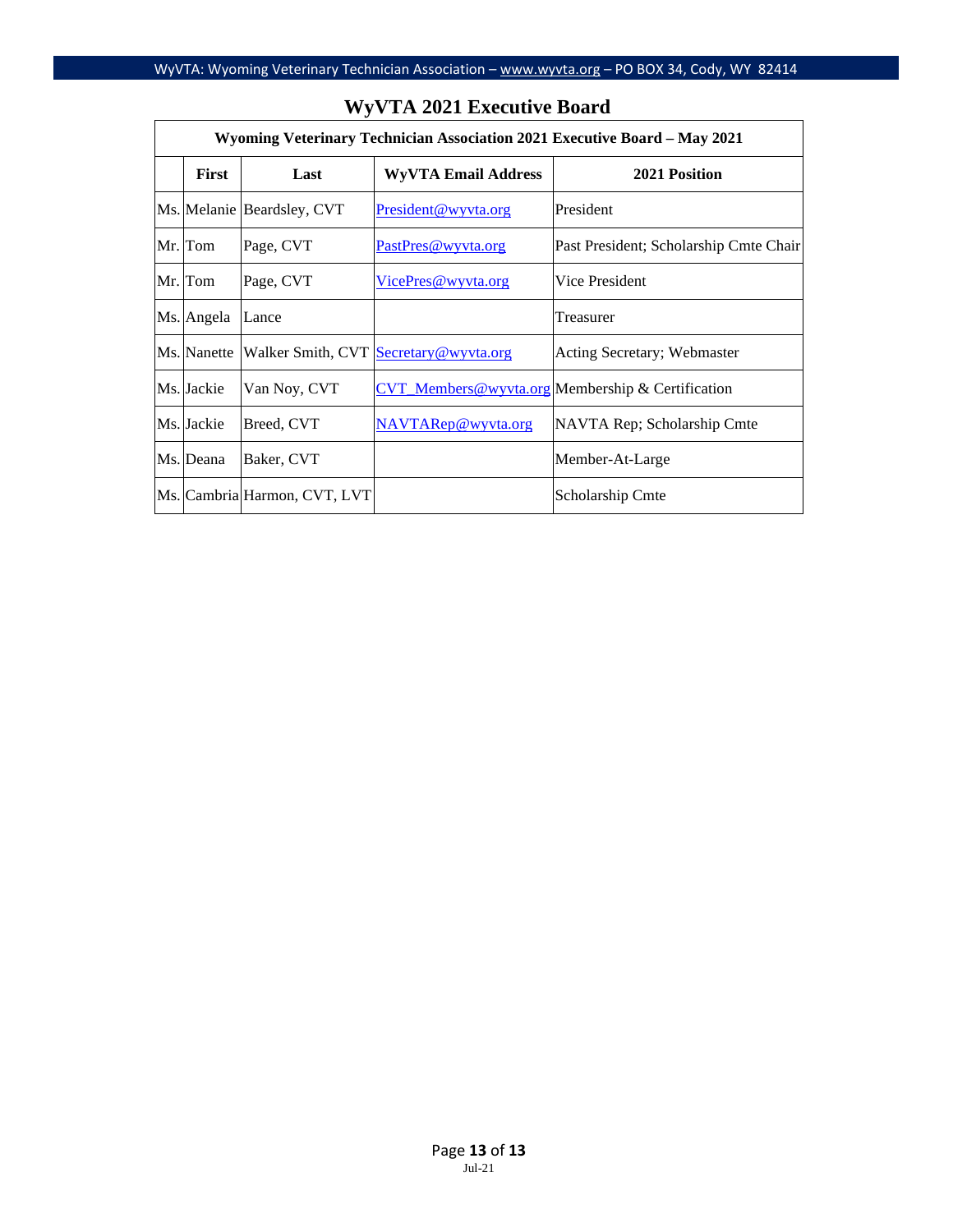

Wyoming Veterinary Technician Association 2021 Annual Continuing Education Conference

**Saturday & Sunday, September 11th & 12th, 2021 Saturday:** 8:00am – 5:00pm; **Sunday:** 8:00am – 12:00pm

**Your Choice! Attend in person OR virtually from home**

*1.5 Days of CE* \* Up to **13 hours of CE** \* Great Sponsors!

| ** Conference options:                          |                                                      |  |  |
|-------------------------------------------------|------------------------------------------------------|--|--|
|                                                 | <b>Contacts:</b>                                     |  |  |
| <b>ONSITE or VIRTUALLY via ZOOM.us</b>          | <b>Registration Questions: Tom Page</b>              |  |  |
|                                                 | VicePres@wyvta.org 307-262-3655                      |  |  |
| <b>ONSITE:</b>                                  |                                                      |  |  |
| <b>Ramkota Hotel</b>                            | <b>Nominations:</b> Melanie Beardsley                |  |  |
| 800 N. Poplar, Casper, WY 82601                 | President@wyvta.org 307-399-0361                     |  |  |
| 307-266-6000 * www.RamkotaCasper.com            |                                                      |  |  |
| Reserve early, limited number of rooms reserved |                                                      |  |  |
| <b>Reserved Room Rate:</b>                      | <b>CE approved for:</b>                              |  |  |
|                                                 | <b>Certified Veterinary Technicians by</b>           |  |  |
| \$87.00/per person + taxes                      | <b>WyVTA</b>                                         |  |  |
| <b>Group Code:</b>                              | <b>CE approval requested for:</b>                    |  |  |
|                                                 | Veterinarians from the Wyoming Board of<br>$\bullet$ |  |  |
| <b>WY Veterinary Technician Association</b>     | <b>Veterinary Medicine</b>                           |  |  |
|                                                 | RACE approval: information coming soon               |  |  |

# **REGISTRATION\*:**

# **Registration and payment must be submitted/postmarked by August 31, 2021:**

- **AVMA Accredited VT Program Students: FREE;**
- **WyVTA and WyVMA Members: \$75 Saturday only; \$50 Sunday only; or \$105 Saturday & Sunday;**
- **Non-Members: \$100 Saturday only; \$75 Sunday only; or \$125 Saturday & Sunday**

# *If postmarked or registered online September 1 through 12 ONSITE registration ONLY***\*\***  *(regardless of membership):* **\$135**

- Registration includes: Saturday catered sandwich or salad lunch *(meat and vegetarian selections)*
- *Luncheon selection not guaranteed for onsite registrations*
- Saturday mid-morning and mid-afternoon snacks; Sunday mid-morning snacks
- *Virtual and Onsite registration fees are the same*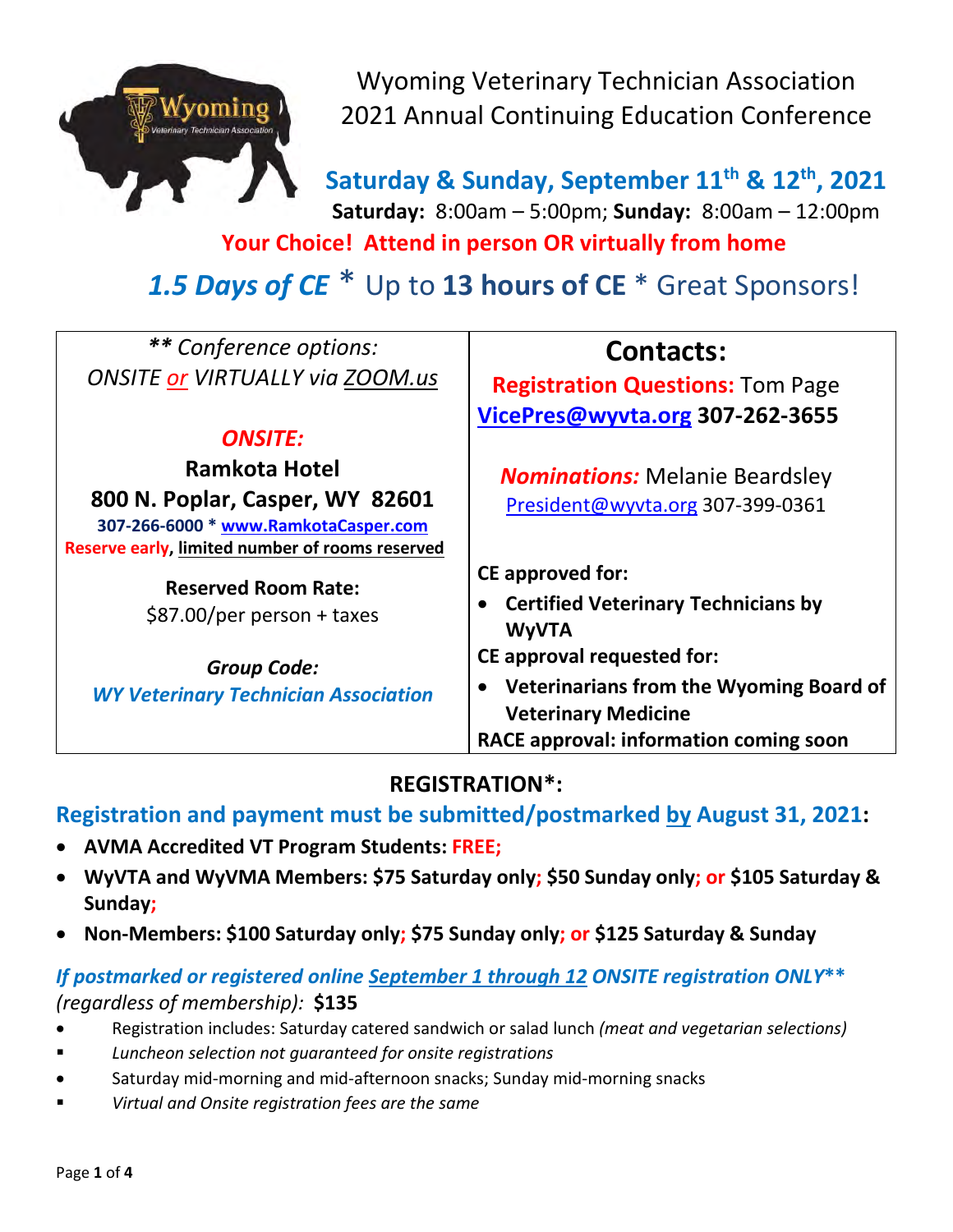## *CERTIFICATES: Survey completion is mandatory to receive a certificate.*

**Onsite:** Complete your conference evaluation and turn it in to registration to receive your CE Certificate **before** *your leave the conference. Thank you for attending!*

*Virtual: You will be emailed an evaluation to complete on SurveyMonkey within 24 hours of the conference closure. Please complete it within 3 days. Each registrant with a submitted complete survey will receive his/her certificate via MAIL to the address we have on file for you within one week following the conference along with any documentation from the speakers we were not able to email you prior to the conference.* 

# **SCHEDULE:**

## **\*ZOOM LINK will be emailed by Friday, September 10. Please go to zoom.us on the device you will use for the conference and ensure your system is updated and ready to join the meetings.**

| Saturday, September 11, 2021         |                                                        |                                                                          |                |                      |  |  |
|--------------------------------------|--------------------------------------------------------|--------------------------------------------------------------------------|----------------|----------------------|--|--|
| <b>Time</b>                          | <b>Board or Speaker</b>                                | Location                                                                 |                | Event                |  |  |
| 7:30a - 8:00a                        | <b>Vice Pres/Membership</b>                            | Registration/Membership table                                            |                | Check in             |  |  |
| $8:10a - 9:00a$                      | <b>Dr. Jennifer Sexsmith</b>                           | Hematology at a Glance; What are You Missing Without a CBC?              |                |                      |  |  |
| $9:00a - 9:50a$                      | <b>IDEXX</b>                                           | The Golden Ticket; Going Places with Urine Diagnostics                   |                |                      |  |  |
| $9:50a - 10:05a$                     | <b>Morning Break</b>                                   | <b>Snacks sponsored by</b><br><b>covetrus</b>                            |                |                      |  |  |
| 10:05a - 10:55a                      | <b>Dr. Jennifer Sexsmith</b><br><b>Idexx</b>           | Preventative Care Diagnostics at Every Life Stage                        |                |                      |  |  |
| 11:00a - 11:50a                      | <b>Dr. Connie De Haan</b>                              | Don't Be Afraid, It's Only a Radiograph! Radiographic Positioning for    |                |                      |  |  |
| {VIRTUAL}<br><b>Idexx</b>            |                                                        | Dogs and Cats.                                                           |                |                      |  |  |
|                                      |                                                        | <b>Lunch Meeting (included with registration)</b><br><b>Sponsored by</b> |                |                      |  |  |
| $11:55a - 1:05p$                     | <b>Annual WyVTA Membership Meeting</b>                 |                                                                          |                |                      |  |  |
|                                      |                                                        | <b>Board Elections for 2022</b>                                          |                | FOR HEALTH, FOR YOU. |  |  |
| $1:05p - 1:55p$                      | <b>Dr. Sherry Podhayny</b>                             | Start the Movement, COAST: Canine Osteoarthritis Staging Tool            |                |                      |  |  |
| $2:05p - 2:55p$                      | <b>Elanco®</b>                                         | Canine Osteoarthritis and Galliprant®                                    |                |                      |  |  |
| $2:55p - 3:10p$                      | Snacks sponsored by covetrus<br><b>Afternoon Break</b> |                                                                          | <b>ELANCO</b>  |                      |  |  |
| $3:10p - 4:00p$                      | <b>Dr. Sherry Podhayny</b>                             | MIMAL HEALTH<br>Nocita <sup>®</sup> and Post-Operative Pain Management   |                |                      |  |  |
| $4:00p - 5:00p$                      | <b>Elanco®</b>                                         | Canine Inappetence and Why Treatment Matters                             |                |                      |  |  |
| 5:00p                                | President                                              | Closing of Day:                                                          |                |                      |  |  |
|                                      |                                                        | Reminders for Certificate; Sunday Sessions; New Board                    |                |                      |  |  |
|                                      | Sunday, September 12, 2021                             |                                                                          | <u>hu rama</u> |                      |  |  |
|                                      |                                                        | <b>Sponsored in part by</b>                                              |                | LABORATORIES         |  |  |
| $7:30a - 7:55a$                      | VicePres/Membership                                    | Registration                                                             | Check In       |                      |  |  |
| $8:00a - 8:50a$                      | <b>Dr. Tony Luchetti</b>                               | Nutraceuticals: News You Can Use                                         |                |                      |  |  |
| $9:00a - 9:50a$                      | Nutramax <sup>™</sup> Labs                             | Great Barrier Relief: Skin Support                                       |                |                      |  |  |
| $9:50a - 10:00a$                     | Snacks sponsored by covetrus<br><b>Morning Break</b>   |                                                                          |                |                      |  |  |
| 10:00a - 10:50a<br>Dr. Tony Luchetti |                                                        | GI Microbiome: What's bugging your Patients                              |                |                      |  |  |
| 11:00a - 11:50a                      | Nutramax <sup>™</sup> Labs                             | "What's the Skinny:" Pancreatic and GI Supplements                       |                |                      |  |  |
| 11:50a                               | <b>President</b>                                       | Closing of Event                                                         |                |                      |  |  |

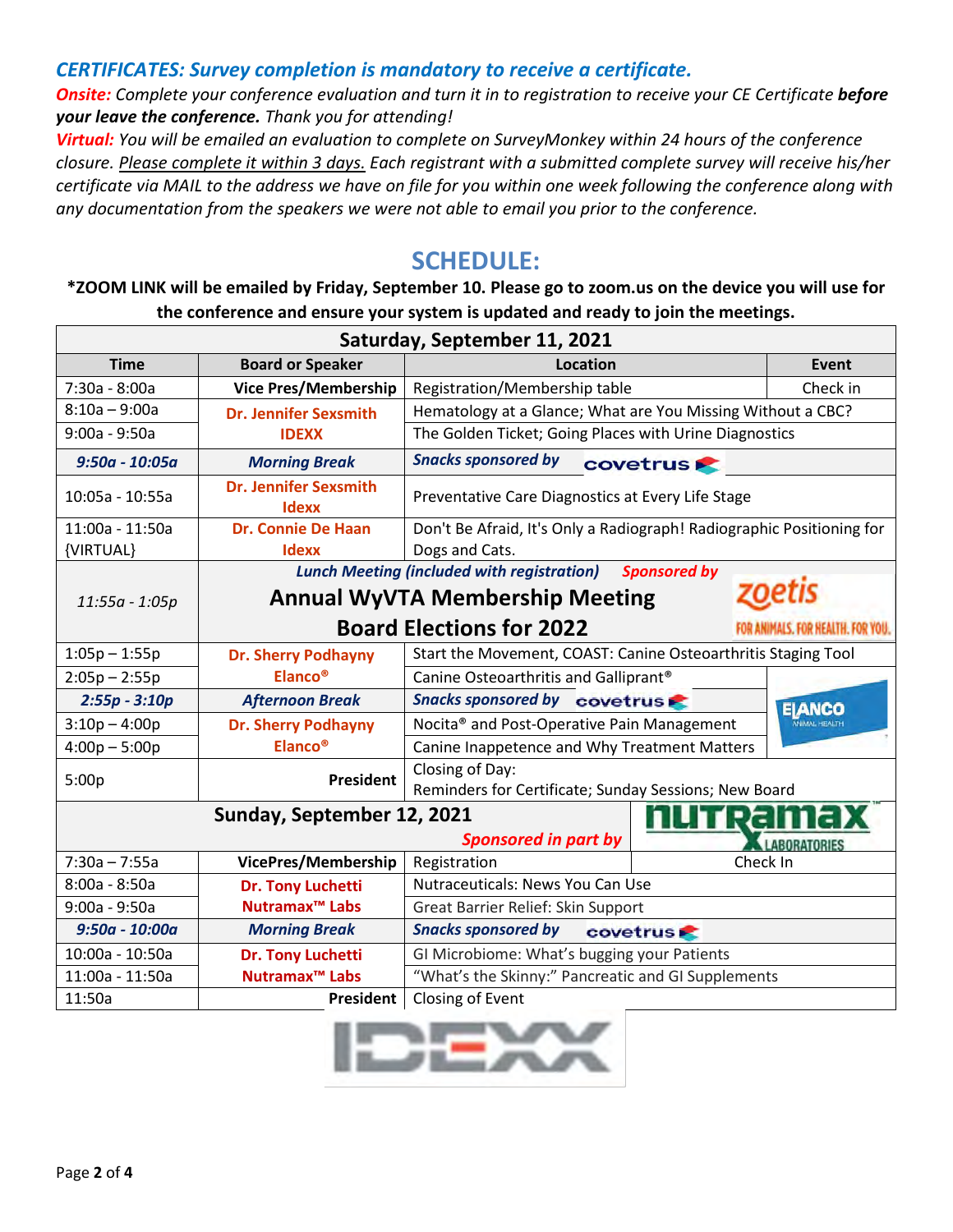# **Guest Speakers:**

## Jennifer Sexsmith, DVM

## IDEXX Professional Services Veterinarian

Dr. Sexsmith received her BS from the University of Michigan in 1995 and her DVM from Michigan State University in 2002. She practiced in a six-doctor AAHA-accredited practice prior to joining industry. In 2016 she joined IDEXX as the Professional Services Veterinarian for the Denver Region and currently lives in Park City, Utah. Dr. Sexsmith continues to work periodically as a small animal relief veterinarian.

## Constance E. De Haan, DVM, MA, DACVR

## Director of Medical Affairs, Telemedicine

Dr. Connie De Haan is originally from Northern California where she completed her undergraduate work at UC Berkeley with degrees in Genetics and Bioresource Science. She received her DVM from UC Davis and worked in general practice for 2 years before obtaining radiology residency at Washington State University. She returned to the San Francisco Bay Area and became an owner of a large specialty practice staying on as the Medical Director when the practice was sold to VCA. She concurrently completed a Masters in Organization Development and became a certified Executive Coach. Dr. De Haan joined IDEXX telemedicine in 2013, became the radiology manager

in 2015, and then Medical Director in 2016. She enjoys the challenges of managing an amazing and brilliant virtual and global team of specialists. Outside of work she enjoys being outside with her husband - hiking, cycling, skiing anything! She also enjoys the fiber arts and playing her viola.

## Sherry Podhayny, VMD, MS

## Regional Consulting Veterinarian, Big Sky District, US Pet Health Elanco Animal Health

Dr. Podhayny received her VMD from the University of Pennsylvania and Master of Science in microbiology and molecular genetics from Rutgers, The State University of NJ. The merging of her academic and clinical practice interests led her to serve in the animal health industry over the past 14 years in various capacities as a HQ Veterinary Operations Manager, Senior Area Veterinarian, Global Product Manager, and Senior Professional Services Manager leading a team of Professional Services Veterinarians in the Eastern U.S. She has worked with her veterinarian

colleagues and veterinary healthcare teams to help enhance patient care through veterinary medical staff training and scientific presentations. Dr. Podhayny is the Elanco Regional Consulting Veterinarian for the Big Sky Region.

## Anthony Luchetti, DVM

## Veterinarian

Anthony Luchetti completed his undergraduate studies at the University of Idaho and University of Nevada, Reno. He obtained his DVM from Colorado State University in 2000. After practicing for 5 years in a mixed animal practice, he moved to a large multi-doctor, non-specialty, referral hospital where he practiced for over 14 years. He eventually became a partner in this practice and served as Co-Medical Director for 3 years. In this capacity he was responsible for presenting monthly staff educational training meetings, assisting associate veterinarians with medical and surgical cases, and developing medical and surgical protocols for the professional staff. He also implemented TPLO surgeries into the practice. In addition, Dr. Luchetti is a shareholder and board

member of the local emergency/specialty hospital and has been active in the Nevada VMA, serving as President in 2015. Currently Dr. Luchetti is a Field Professional Services Veterinarian for Nutramax Labs Veterinary Sciences along with practicing on weekends at the emergency clinic.